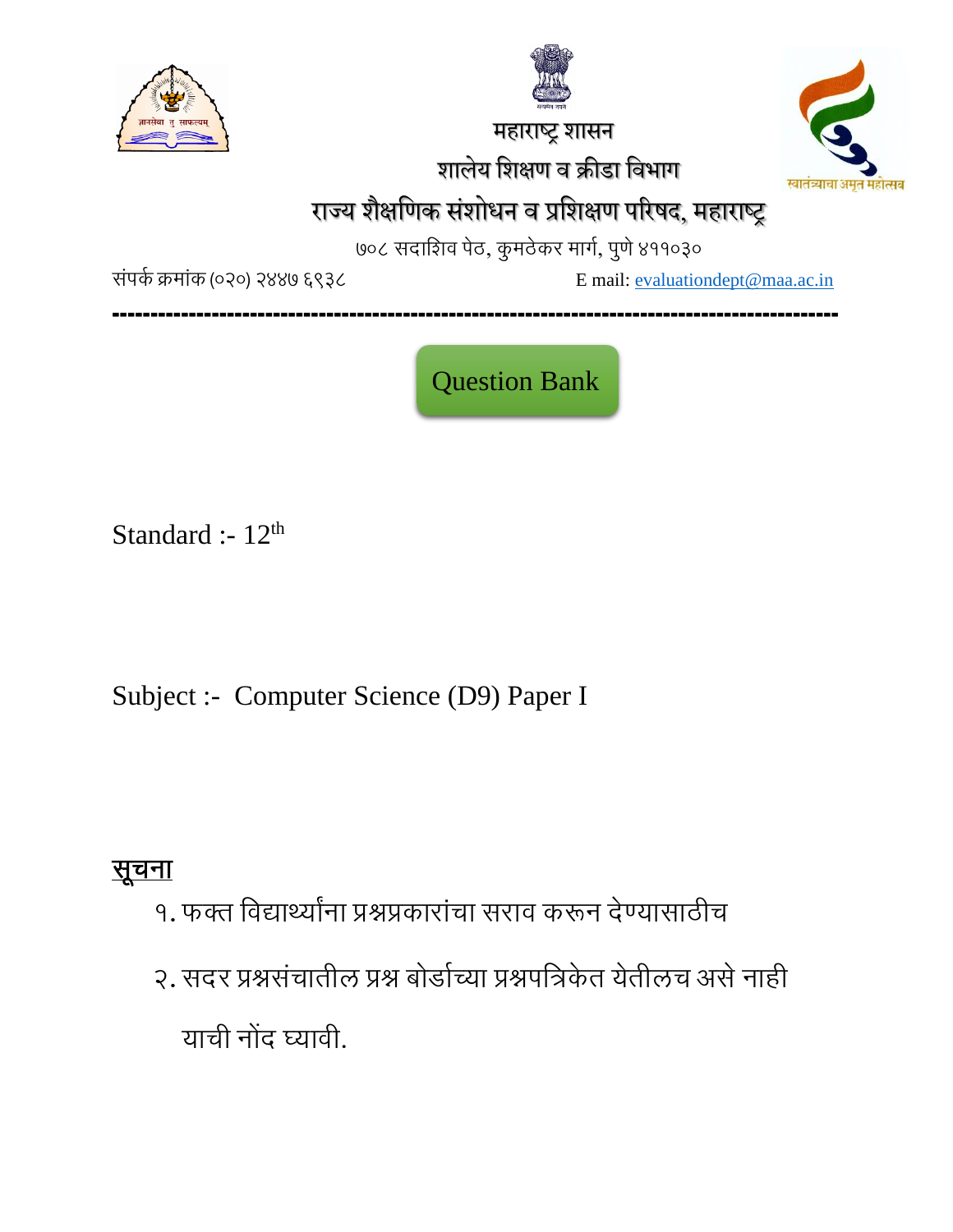### **QUESTION BANK**

## **XII COMPUTER SCIENCE (D9) – PAPER I**

#### **CHAPTER 1 – OPERATING SYSTEM**

| $MCQ - 1$ Mark   |                           |                                                                       |                          |
|------------------|---------------------------|-----------------------------------------------------------------------|--------------------------|
| Q.<br>No.        |                           | <b>Question</b>                                                       | <b>Marking</b><br>scheme |
| 1.               |                           | Operating system is a                                                 | 1 mark for               |
|                  | i)                        | hardware                                                              | correct                  |
|                  |                           | ii) software                                                          | alternative              |
|                  |                           | iii) printer                                                          |                          |
|                  |                           | iv) input device                                                      |                          |
| 2.               |                           | 'Open files' is a system call provided under ___________ of operating | 1 mark for               |
|                  | system.                   |                                                                       | correct                  |
|                  | $\mathbf{i}$              | <b>Information management</b>                                         | alternative              |
|                  | $\mathbf{ii}$ )           | Process management                                                    |                          |
|                  | $\overline{iii}$ )<br>iv) | Memory management<br>GUI                                              |                          |
|                  |                           |                                                                       |                          |
| 3.               |                           | Program under execution is known as __________.                       | 1 mark for               |
|                  | $\mathbf{i}$              | File                                                                  | correct                  |
|                  |                           | ii) Information                                                       | alternative              |
|                  |                           | iii) Data                                                             |                          |
|                  | iv)                       | <b>Process</b>                                                        |                          |
| $\overline{4}$ . |                           | is a service of memory management of operating system.                | 1 mark for               |
|                  | i)                        | Copy a file                                                           | correct                  |
|                  | $\mathbf{ii}$ )           | Suspend a Process                                                     | alternative              |
|                  |                           | iii) Allocate a chunk of memory                                       |                          |
|                  | iv)                       | Open a directory                                                      |                          |
| 5.               |                           | Windows 98 is a ____________ operating system.                        | 1 mark for               |
|                  | i)                        | <b>Single user multitasking</b>                                       | correct                  |
|                  |                           | ii) Uni-programming                                                   | alternative              |
|                  | iii)                      | Multiuser                                                             |                          |
|                  | iv)                       | Multiprocessing                                                       |                          |
| 6.               |                           | is a free operating system.                                           | 1 mark for               |
|                  | $\mathbf{i}$              | Unix                                                                  | correct                  |
|                  | $\mathbf{ii}$             | Linux                                                                 | alternative              |
|                  | $\overline{iii}$          | Mac OS                                                                |                          |
|                  | iv)                       | <b>MS Windows</b>                                                     |                          |
| 7.               |                           | In Magnetic tapes _____________ access method is used.                | 1 mark for               |
|                  | $\mathbf{i}$              | Direct                                                                | correct                  |
|                  | ii)                       | Random                                                                | alternative              |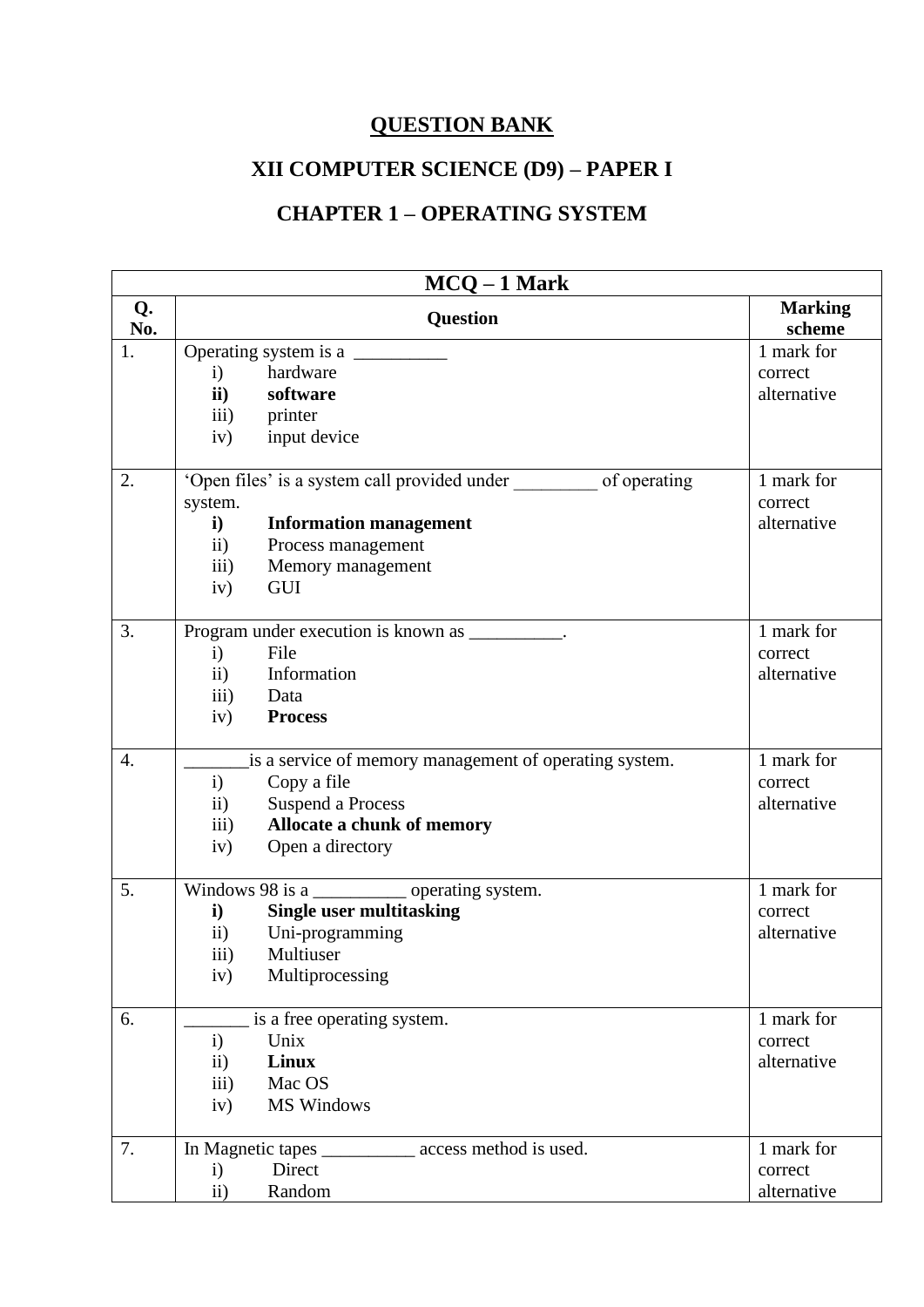|     | iii)               | <b>Sequential</b>                                                          |             |
|-----|--------------------|----------------------------------------------------------------------------|-------------|
|     | iv)                | <b>Binary</b>                                                              |             |
|     |                    |                                                                            |             |
| 8.  |                    | Concentric circles on disk surface are known as _______.                   | 1 mark for  |
|     | $\mathbf{i}$       | <b>Tracks</b>                                                              | correct     |
|     | $\mathbf{ii}$      | Sectors                                                                    | alternative |
|     | iii)               | Clusters                                                                   |             |
|     | iv)                | Paths                                                                      |             |
|     |                    |                                                                            |             |
| 9.  |                    | Time taken to adjust the appropriate sector under read /write head in disk | 1 mark for  |
|     |                    | is called as _____________.                                                | correct     |
|     | i)                 | Seek time                                                                  | alternative |
|     | $\mathbf{ii}$      | Access time                                                                |             |
|     |                    | iii) Transmission time                                                     |             |
|     | iv)                | Latency time.                                                              |             |
|     |                    |                                                                            |             |
| 10. |                    | Device drivers are                                                         | 1 mark for  |
|     | $\mathbf{i}$       | <b>Software programs</b>                                                   | correct     |
|     | $\mathbf{ii}$      | <b>Viruses</b>                                                             | alternative |
|     | $\overline{111}$ ) | <b>Scanners</b>                                                            |             |
|     | iv)                | Devices used to run CD                                                     |             |
| 11. |                    | A terminal or VDU means _______________.                                   | 1 mark for  |
|     | $\mathbf{i}$       | Voice Doubling Unit                                                        | correct     |
|     | $\mathbf{ii}$ )    | <b>Visual Display Unit</b>                                                 | alternative |
|     | iii)               | Very Dumb Unit                                                             |             |
|     | iv)                | Video Display Utility                                                      |             |
|     |                    |                                                                            |             |
| 12. |                    | is a logical unit of data that operating system defines for its            | 1 mark for  |
|     | convenience.       |                                                                            | correct     |
|     | $\mathbf{i}$       | Track                                                                      | alternative |
|     | $\rm ii)$          | Sector                                                                     |             |
|     | iii)               | <b>Block</b>                                                               |             |
|     | iv)                | Plate                                                                      |             |
|     |                    |                                                                            |             |
| 13. |                    | In multiprogramming operating system, the number of processes running      | 1 mark for  |
|     |                    | simultaneously is known as _______.                                        | correct     |
|     | $\mathbf{i}$       | Context                                                                    | alternative |
|     | ii)                | Index number                                                               |             |
|     | $\overline{iii}$   | Threads                                                                    |             |
|     | iv)                | Degree of multiprogramming                                                 |             |
| 14. |                    | When a process is waiting for an external event like I/O, it is in         | 1 mark for  |
|     |                    | state.                                                                     | correct     |
|     | $\mathbf{i}$       | Running                                                                    | alternative |
|     | $\rm ii)$          | <b>Blocked</b>                                                             |             |
|     | $\overline{111}$ ) | Ready                                                                      |             |
|     | iv)                | Halted                                                                     |             |
|     |                    |                                                                            |             |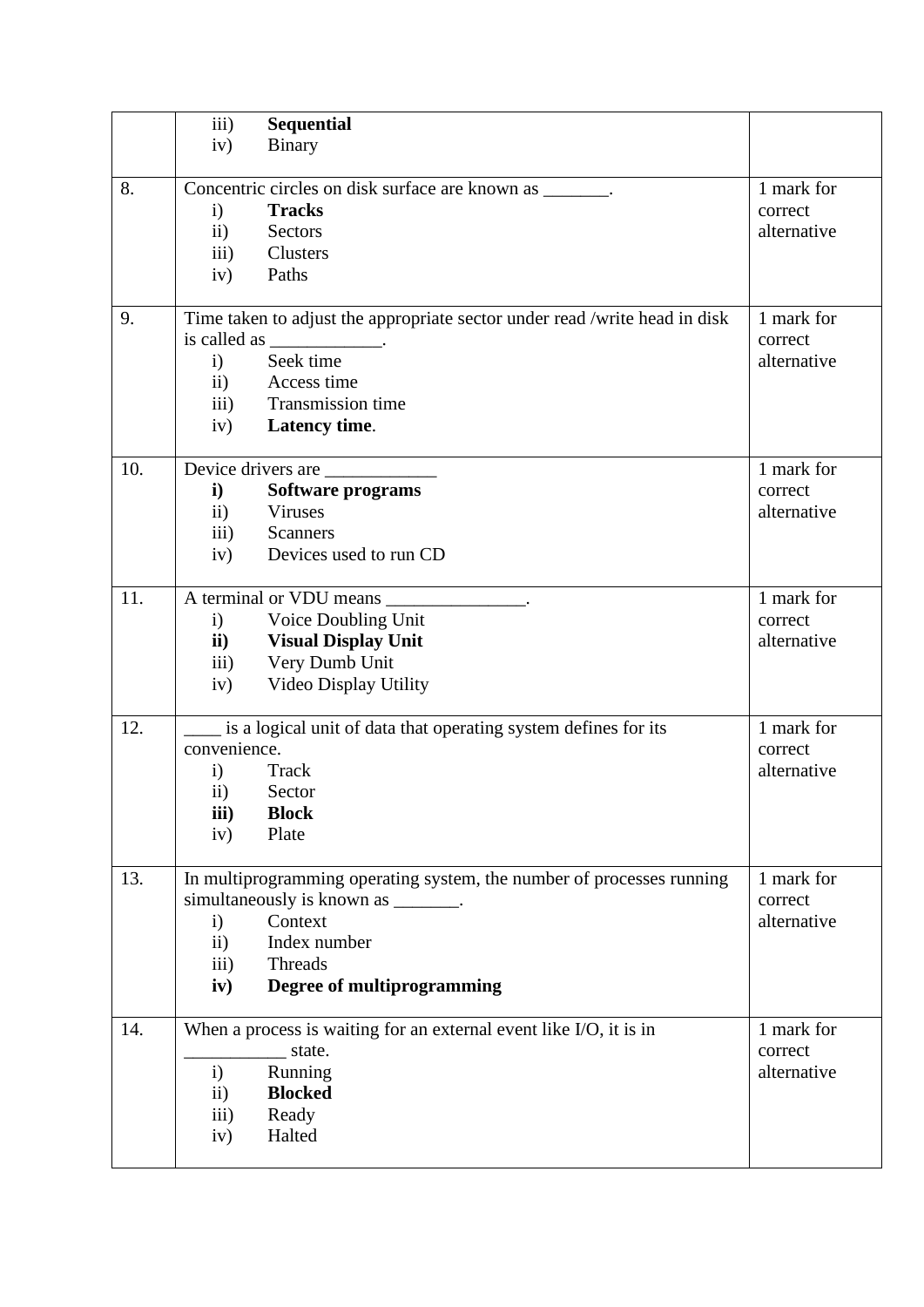| 15. |                         | In Non-preemptive philosophy of process scheduling                                | 1 mark for  |
|-----|-------------------------|-----------------------------------------------------------------------------------|-------------|
|     |                         | throughput                                                                        | correct     |
|     | $\mathbf{i}$            | Decreases                                                                         | alternative |
|     | $\mathbf{ii}$           | <b>Increases</b>                                                                  |             |
|     | $\overline{iii}$        | Remains constant                                                                  |             |
|     | iv)                     | Has no effect                                                                     |             |
|     |                         |                                                                                   |             |
| 16. |                         | process scheduling is most suitable for real time systems.                        | 1 mark for  |
|     | $\mathbf{i}$            | Slow                                                                              | correct     |
|     | $\mathbf{ii}$           | Non preemptive                                                                    | alternative |
|     | $\overline{111}$        | Preemptive                                                                        |             |
|     | iv)                     | Single                                                                            |             |
|     |                         |                                                                                   |             |
| 17. |                         | is also known as light weight process.                                            | 1 mark for  |
|     | $\mathbf{i}$            | <b>Thread</b>                                                                     | correct     |
|     | $\ddot{\text{11}})$     | Program                                                                           | alternative |
|     | $\overline{iii}$        | Time slice                                                                        |             |
|     | iv)                     | Operating system                                                                  |             |
|     |                         |                                                                                   |             |
| 18. |                         | Operating system maintains all the information about each process in a            | 1 mark for  |
|     |                         | data structure called ________                                                    | correct     |
|     | $\mathbf{i}$            | Process List                                                                      | alternative |
|     | $\mathbf{ii}$           | <b>Process control block</b>                                                      |             |
|     | $\overline{\text{iii}}$ | Process schedule                                                                  |             |
|     | iv)                     | Process philosophy                                                                |             |
| 19. |                         | Memory management service of operating system manages allocations of              | 1 mark for  |
|     |                         |                                                                                   | correct     |
|     | $\mathbf{i}$            | Disk based memory                                                                 | alternative |
|     | $\rm ii)$               | Tape based memory                                                                 |             |
|     | iii)                    | <b>Main memory</b>                                                                |             |
|     | iv)                     | Flash memory                                                                      |             |
|     |                         |                                                                                   |             |
| 20. |                         | is a non contiguous real memory management system.                                | 1 mark for  |
|     | $\mathbf{i}$            | Fixed partitioned                                                                 | correct     |
|     | $\rm ii)$               | Variable partitioned                                                              | alternative |
|     | iii)                    | Single contiguous                                                                 |             |
|     | iv)                     | Paging                                                                            |             |
|     |                         |                                                                                   |             |
| 21. |                         | In __________ method of memory management system logical divisions                | 1 mark for  |
|     |                         | of a program are of variable sizes.                                               | correct     |
|     | $\ddot{a}$              | Segmentation                                                                      | alternative |
|     | $\mathbf{ii}$           | Paging                                                                            |             |
|     | $\overline{\text{iii}}$ | Variable partitioned                                                              |             |
|     | iv)                     | Fixed partitioned.                                                                |             |
| 22. |                         | Wastage of memory space within the partition is called as _______________________ | 1 mark for  |
|     | $\mathbf{i}$            | Compaction                                                                        | correct     |
|     | $\rm ii)$               | <b>Internal fragmentation</b>                                                     | alternative |
|     | $\overline{\text{iii}}$ | <b>External fragmentation</b>                                                     |             |
|     | iv)                     | Dirty page                                                                        |             |
|     |                         |                                                                                   |             |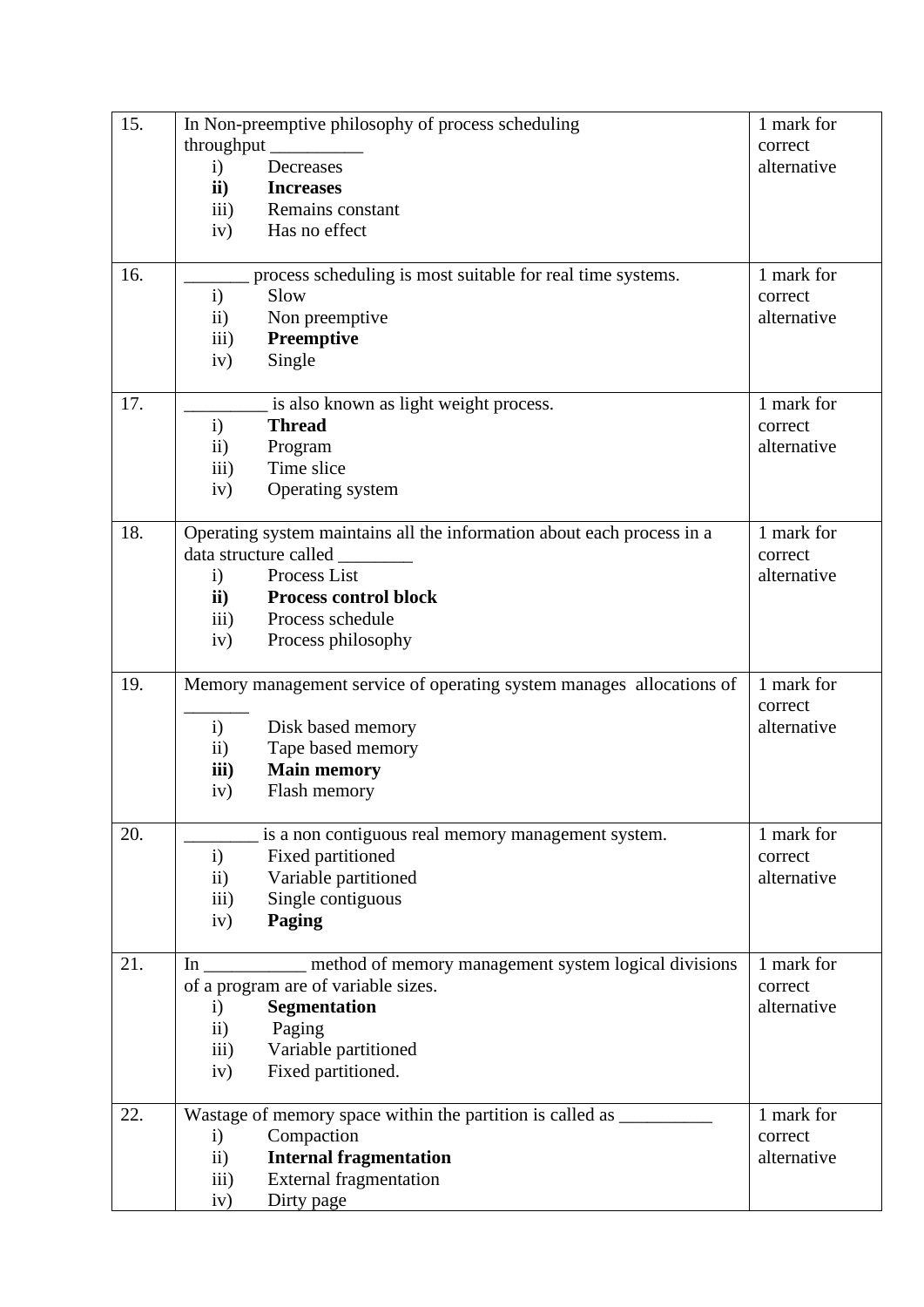| 23. | If page size of 4MB memory is 2 kb then the number of higher order bits | 1 mark for  |
|-----|-------------------------------------------------------------------------|-------------|
|     | on address bus, used to denote page numbers is _________                | correct     |
|     | $\mathbf{i}$<br>8                                                       | alternative |
|     | ii)<br>9                                                                |             |
|     | 10<br>$\overline{iii}$                                                  |             |
|     | 11<br>iv)                                                               |             |
|     |                                                                         |             |
| 24. | When a page which is not in main memory is reference then _______       | 1 mark for  |
|     | occurs.                                                                 | correct     |
|     | Locality of reference<br>$\mathbf{i}$                                   | alternative |
|     | Page fault<br>$\mathbf{ii}$                                             |             |
|     | Dirty bit<br>$\overline{iii}$                                           |             |
|     | System crash<br>iv)                                                     |             |
|     |                                                                         |             |
| 25. | cannot work independently.                                              | 1 mark for  |
|     | Operating system<br>$\mathbf{i}$                                        | correct     |
|     | Drivers<br>$\mathbf{ii}$                                                | alternative |
|     | <b>Virus</b><br>$\overline{iii}$                                        |             |
|     | Worm<br>iv)                                                             |             |
|     |                                                                         |             |
| 26. | spread more rapidly in computer networks but do not cause               | 1 mark for  |
|     | direct harm to computer system.                                         | correct     |
|     | <b>Worms</b><br>$\mathbf{i}$                                            | alternative |
|     | Memory resident virus<br>$\mathbf{ii}$                                  |             |
|     | Boot sector virus<br>$\overline{iii}$                                   |             |
|     |                                                                         |             |
|     | <b>Bomb</b><br>iv)                                                      |             |
| 27. | control in GUI allows to select only one option from the given          | 1 mark for  |
|     | options.                                                                | correct     |
|     | Check button<br>$\mathbf{i}$                                            | alternative |
|     | Entry box<br>$\rm ii)$                                                  |             |
|     | Push button                                                             |             |
|     | iii)<br><b>Radio button</b>                                             |             |
|     | iv)                                                                     |             |
| 28. | is generally used in GUI to look at the information which is not        | 1 mark for  |
|     | currently visible on screen.                                            | correct     |
|     | Menu bar<br>$\mathbf{i}$                                                | alternative |
|     | <b>Scroll bar</b><br>$\mathbf{ii}$                                      |             |
|     | Push button<br>$\overline{iii}$                                         |             |
|     | Check button<br>iv)                                                     |             |
|     |                                                                         |             |
| 29. | is not an operating system.                                             | 1 mark for  |
|     | <b>DOS</b><br>$\mathbf{i}$                                              | correct     |
|     | <b>WINDOWS</b><br>$\mathbf{ii}$                                         | alternative |
|     | <b>LINUX</b><br>$\overline{iii}$                                        |             |
|     | $C++$                                                                   |             |
|     | iv)                                                                     |             |
| 30. | is allotted to every process so that a process does not use the         | 1 mark for  |
|     | CPU indefinitely.                                                       | correct     |
|     | Context<br>$\mathbf{i}$                                                 | alternative |
|     |                                                                         |             |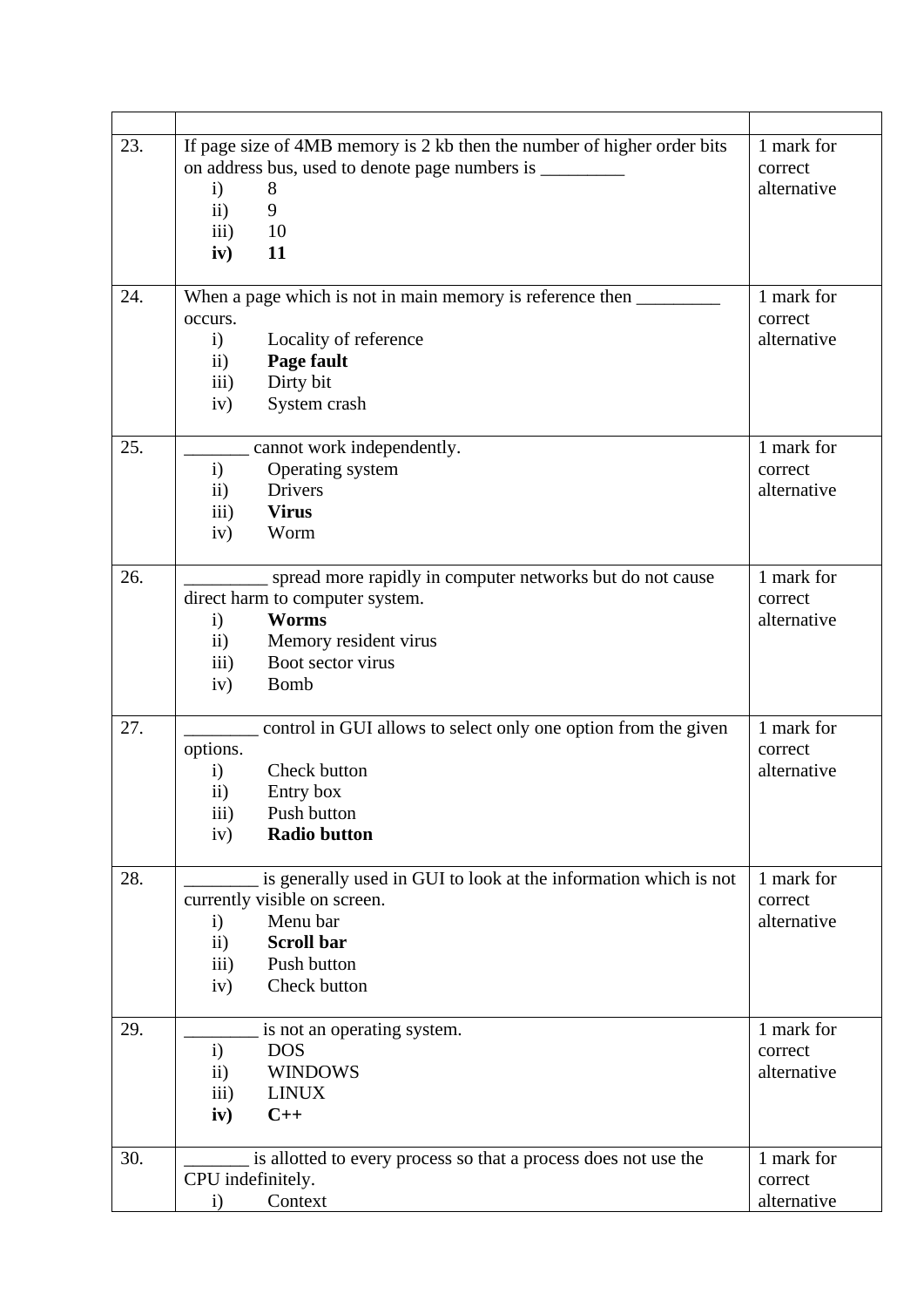|           | $\mathbf{ii}$<br>Priority                                                                           |                                               |
|-----------|-----------------------------------------------------------------------------------------------------|-----------------------------------------------|
|           | <b>Time slice</b><br>iii)                                                                           |                                               |
|           | Process control block<br>iv)                                                                        |                                               |
|           |                                                                                                     |                                               |
|           |                                                                                                     |                                               |
|           | <b>3 marks Questions.</b>                                                                           |                                               |
| Q.<br>No. | <b>Question</b>                                                                                     | <b>Marking</b><br>scheme                      |
| 1.        | What is an Operating System? Write various functions of Operating<br>System.                        | Definition of<br>OS 1 mark                    |
|           |                                                                                                     | Any 4<br>functions $\frac{1}{2}$<br>mark each |
| 2.        | Write in short about services provided by operating system, divided in<br>three different areas.    | 3 Services 1<br>mark each.                    |
|           | <b>OR</b><br>Which are the three main areas in which the operating system divides its<br>services?  |                                               |
| 3.        | What is Memory Management? List services provided under it.                                         | About MM 2<br>marks                           |
|           |                                                                                                     | 2 services $\frac{1}{2}$                      |
|           |                                                                                                     | mark each                                     |
| 4.        | What is system call? How system calls are used in application program?                              | Definition 1<br>mark                          |
|           |                                                                                                     | Use<br>$\overline{2}$                         |
|           |                                                                                                     | marks                                         |
| 5.        | Write in short different features of Windows 98.                                                    | Any 6 features<br>$\frac{1}{2}$ mark each     |
| 6.        | What are features of Windows NT?                                                                    | Any 6 features                                |
|           |                                                                                                     | $\frac{1}{2}$ mark each                       |
| 7.        | Write different features of Linux.                                                                  | Any 6 features<br>$\frac{1}{2}$ mark each     |
| 8.        | Write a short note on file system in operating system.<br><b>Or</b>                                 | File system 1<br>mark                         |
|           | What is file system in operating system?                                                            | 2 types 1                                     |
|           |                                                                                                     | mark each                                     |
| 9.        | What are two different modules of Information management system?<br>Write their functions in short. | File system<br>Device Driver                  |
|           | <b>Or</b>                                                                                           | $1\frac{1}{2}$ marks                          |
|           | What are functions of file system and device management system (or<br>Device driver)                | each.                                         |
| 10.       | Write advantages of Disk based system over Tape based system.                                       | Any 3                                         |
|           |                                                                                                     | advantages 1<br>mark each                     |
| 11.       | Explain in short three different operations carried out while performing                            | (track                                        |
|           | read/write (or I/O) operation on disk.                                                              | selection,                                    |
|           |                                                                                                     | sector                                        |
|           |                                                                                                     | selection,                                    |
|           |                                                                                                     | read/write)                                   |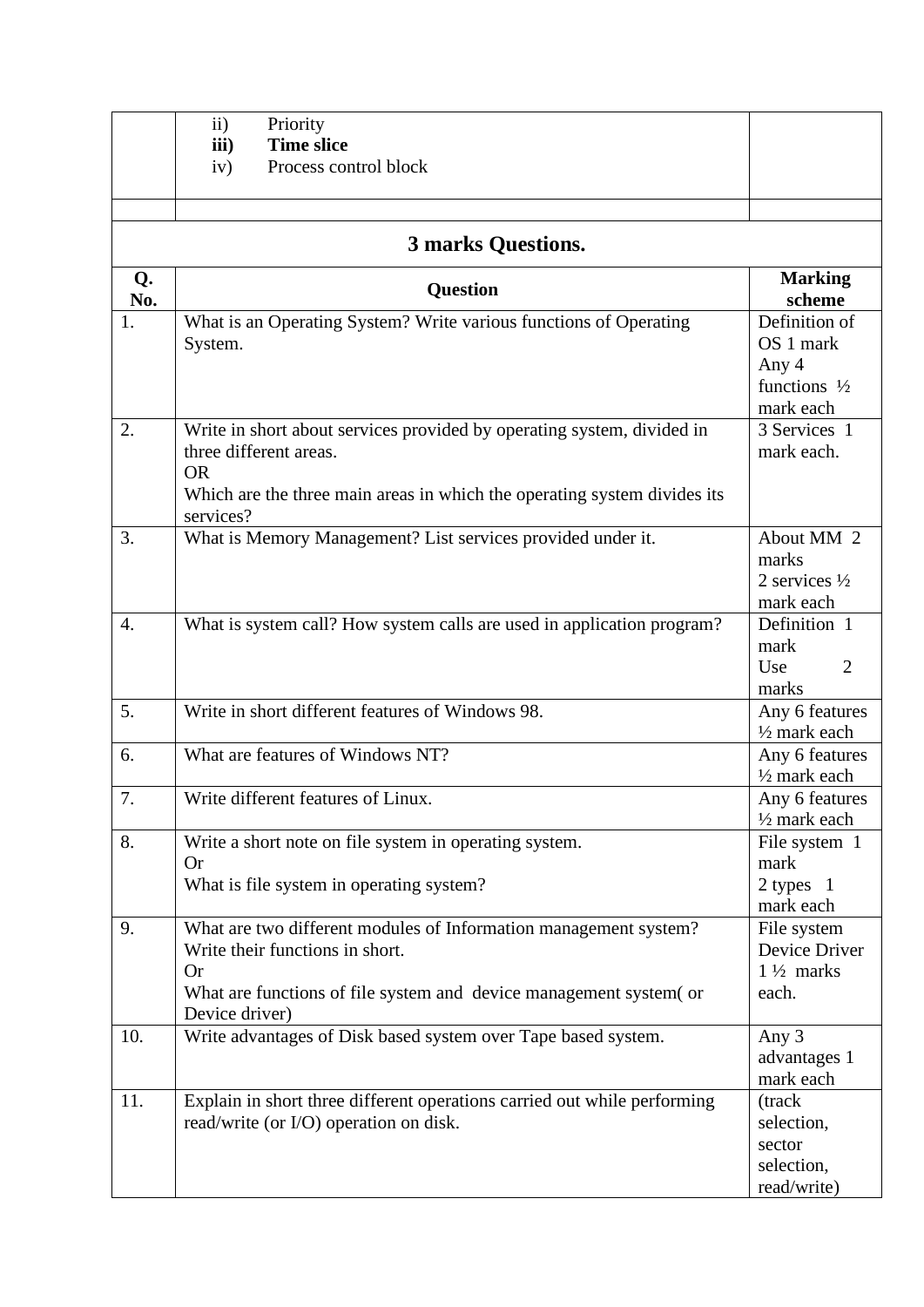|     |                                                                      | 3 operations 1            |
|-----|----------------------------------------------------------------------|---------------------------|
|     |                                                                      | mark each                 |
| 12. | What is VDU? Explain what is dumb terminal and intelligent terminal? | VDU 1 mark                |
|     |                                                                      | Dumb and                  |
|     |                                                                      | Intelligent               |
|     |                                                                      | terminal 1                |
|     |                                                                      | mark each                 |
| 13. | Explain Video RAM and how it is used in terminal hardware.           | Video RAM                 |
|     | <b>Or</b>                                                            | and diagram 1             |
|     | Explain video RAM along with data byte and attribute byte.           | mark                      |
|     |                                                                      | Data byte 1               |
|     |                                                                      | mark                      |
|     |                                                                      | Attribute byte            |
|     |                                                                      | 1 mark                    |
| 14. | Why terminal is called memory mapped? Explain the different memories | Reason 1 mark             |
|     | involved in input output operation between keyboard and the monitor. | 4 memories $\frac{1}{2}$  |
|     |                                                                      | mark each.                |
| 15. | Explain the following terms related to process management:           | Each term 1               |
|     | Process<br>$\mathbf{i}$                                              | mark each                 |
|     | Context switching<br>$\rm ii)$                                       |                           |
|     | Degree of multiprogramming<br>iii)                                   |                           |
| 16. | Explain context switching in process management with the help of     | Explanation 2             |
|     | suitable diagram                                                     | marks                     |
|     |                                                                      | Diagram 1                 |
|     |                                                                      | mark                      |
| 17. | Explain three basic process states.                                  | 3 states 1 mark           |
|     |                                                                      | each.                     |
| 18. | Explain the following terms related to process scheduling.           | Each term 1               |
|     | Turnaround time<br>$\ddot{1}$                                        | mark each.                |
|     | $\rm ii)$<br>Waiting time                                            |                           |
|     | Response time<br>$\overline{iii}$                                    |                           |
| 19. | Explain the following process scheduling objectives.                 | Each term 1               |
|     | $\mathbf{i}$<br>Fairness                                             | mark each.                |
|     | ii)<br>Throughput                                                    |                           |
|     | Good CPU utilization<br>iii)                                         |                           |
| 20. | Explain Time slice, Preemptive and Non-preemptive philosophies of    | Each term 1<br>mark each. |
| 21. | process scheduling.                                                  | 6 names $\frac{1}{2}$     |
|     | State names of any six memory management systems.                    | mark each                 |
| 22. | Explain memory map of single user operating system.                  | <b>Explanation 2</b>      |
|     |                                                                      | $\frac{1}{2}$ marks       |
|     |                                                                      | Diagram $\frac{1}{2}$     |
|     |                                                                      | mark                      |
| 23. | Explain single contiguous memory management system                   | <b>Explanation 2</b>      |
|     |                                                                      | $\frac{1}{2}$ marks       |
|     |                                                                      | Diagram $\frac{1}{2}$     |
|     |                                                                      | mark                      |
| 24. | Write limitations/ disadvantages of Fixed partition?                 | 3 limitations 1           |
|     |                                                                      | mark each.                |
| 25. | Explain in detail paging in memory management                        | <b>Explanation 2</b>      |
|     |                                                                      | marks                     |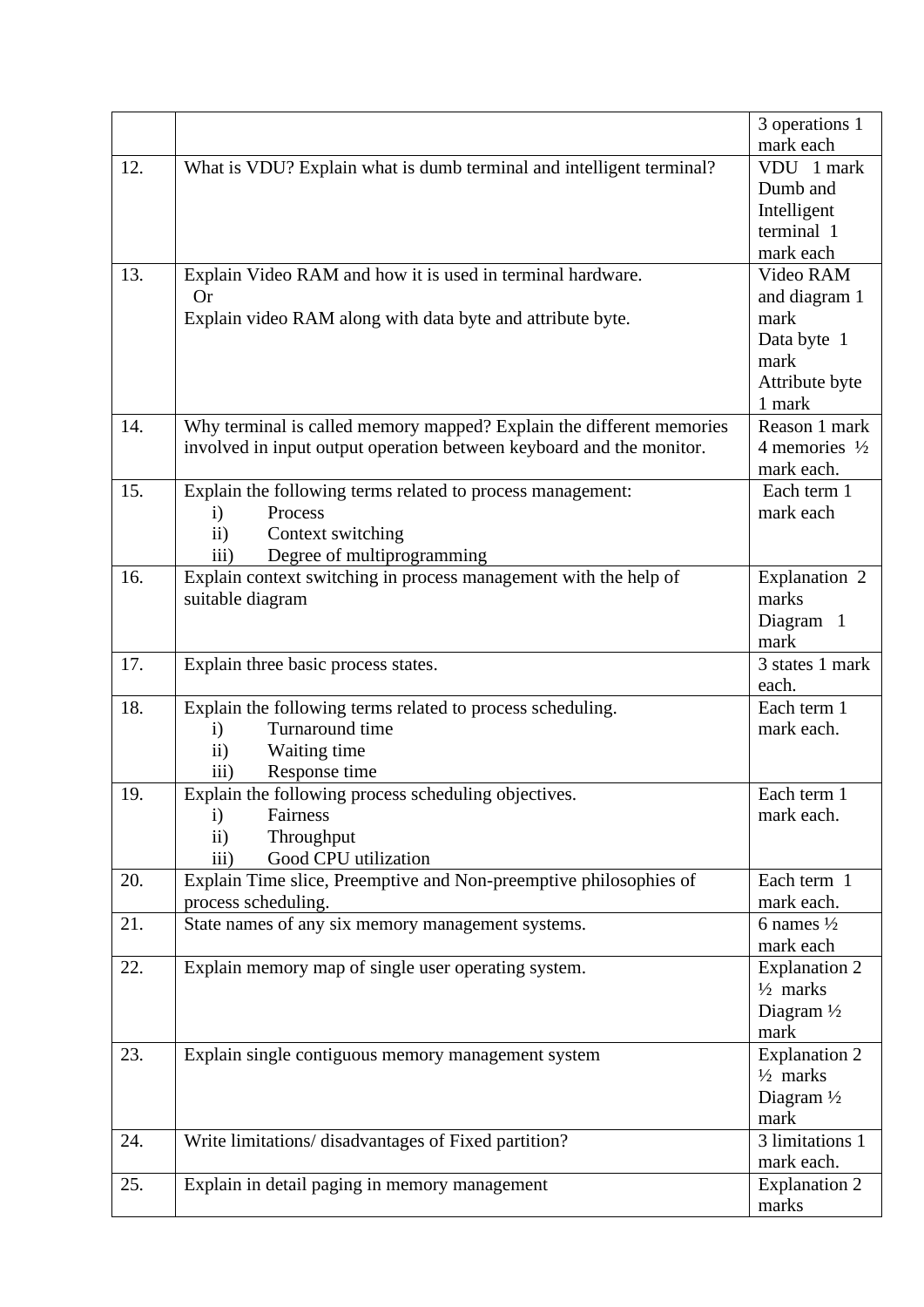|     |                                                                            | PMT diagram                   |
|-----|----------------------------------------------------------------------------|-------------------------------|
|     |                                                                            | 1 mark                        |
| 26. | Explain the concept of virtual memory.                                     | Correct answer                |
|     |                                                                            | 3 marks                       |
| 27. | Explain three elements of security.                                        | 3 elements 1                  |
|     |                                                                            | mark each                     |
| 28. | What is security in terms of operating system? Discuss in brief threats to | Definition of                 |
|     | security.                                                                  | security 1                    |
|     |                                                                            | mark                          |
|     |                                                                            | Any 3 threats 1               |
|     |                                                                            | mark each                     |
| 29. | What are computer worms? Explain how worms affect computer systems?        | Definition 1                  |
|     |                                                                            | mark                          |
|     |                                                                            | <b>Explanation 2</b>          |
|     |                                                                            | marks                         |
| 30. | What is computer virus? State various types of viruses.                    | Definition<br>$\overline{1}$  |
|     |                                                                            | mark                          |
|     |                                                                            | Any four types                |
|     |                                                                            | 1/2 mark each.                |
| 31. | What is computer virus? How does it operate?                               | Definition 1                  |
|     |                                                                            | mark                          |
|     |                                                                            | <b>Explanation 2</b><br>marks |
| 32. | Discuss virus detection, prevention and removal philosophies.              | 3 philosophies                |
|     |                                                                            | 1 mark each.                  |
| 33. | What is GUI? State any four advantages using GUI.                          | Meaning 1                     |
|     |                                                                            | mark                          |
|     |                                                                            | 4 advantages                  |
|     |                                                                            | 1/2 mark each.                |
| 34. | What is GUI? Explain in short any four features of GUI.                    | Meaning of                    |
|     |                                                                            | GUI 1 mark                    |
|     |                                                                            | 4 features $\frac{1}{2}$      |
|     |                                                                            | mark each.                    |
| 35. | Explain following components of GUI.                                       |                               |
|     | Menu bar<br>$\mathbf{i}$                                                   | <b>Explanation</b> of         |
|     | Dialogue boxes<br>$\ddot{11}$                                              | 3 components                  |
|     | iii)<br>Option button                                                      | 1 mark each                   |
| 36. | Explain in brief the following programs of MS-Windows.                     |                               |
|     | Program manager<br>$\mathbf{i}$                                            |                               |
|     | ii)<br>File manager                                                        | 3 programs                    |
|     | Control panel<br>iii)                                                      | 1mark each                    |
|     |                                                                            |                               |
|     | <b>4 marks Questions</b>                                                   |                               |
| Q.  | <b>Question</b>                                                            | <b>Marking</b>                |
| No. |                                                                            | scheme                        |
| 1.  | What is Information Management? List system calls in it.                   | About IM 2                    |
|     |                                                                            | mark                          |
|     |                                                                            | Any 4 Calls                   |
|     |                                                                            | 1/2 mark each                 |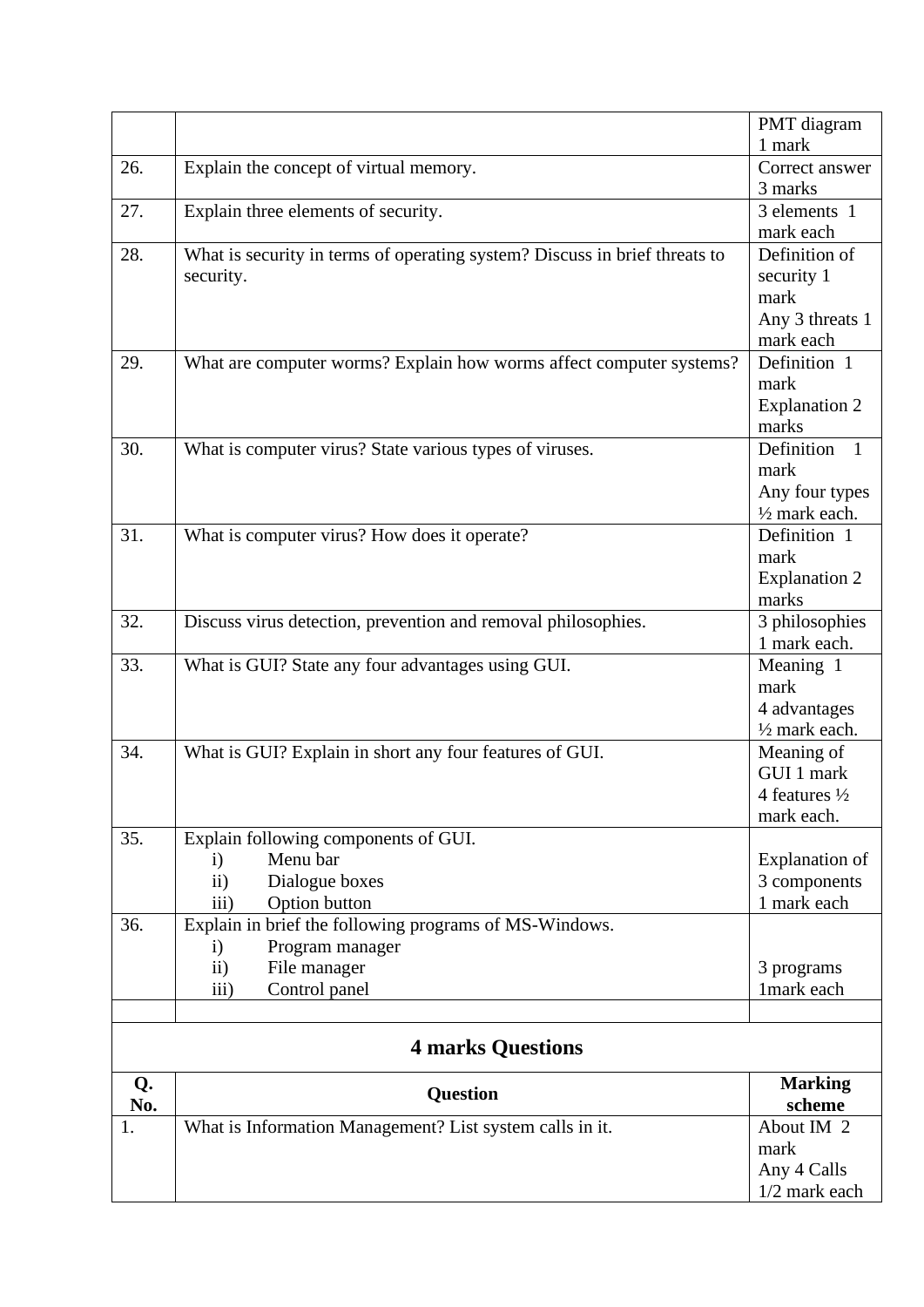| 2.               | What is Process Management? List system calls in it                    | About PM 2     |
|------------------|------------------------------------------------------------------------|----------------|
|                  |                                                                        | mark           |
|                  |                                                                        | Any 4 Calls    |
|                  |                                                                        | 1/2 mark each  |
| 3.               | What are two different modules of Information management system?       | File system    |
|                  | Write their functions in short.                                        | Device Driver  |
|                  | <b>Or</b>                                                              | 2 marks each.  |
|                  | What are functions of file system and device management system (or     |                |
|                  | Device driver)                                                         |                |
| $\overline{4}$ . | Explain in short the following terms related to magnetic disk          |                |
|                  | Track and sector<br>$\mathbf{i}$                                       |                |
|                  | Seek time<br>$\rm ii)$                                                 | Each term 1    |
|                  | iii)<br>Latency time/ Rotational delay                                 | mark each.     |
|                  | Transmission time<br>iv)                                               |                |
| 5.               | Explain any four file operations on file system of Information         | Each operation |
|                  | Management system.                                                     | 1 mark each.   |
| 6.               | Explain Video RAM and how it is used in terminal hardware.             | Video RAM      |
|                  |                                                                        | and diagram 2  |
|                  |                                                                        | marks          |
|                  |                                                                        | Data byte 1    |
|                  |                                                                        | mark           |
|                  |                                                                        | Attribute byte |
|                  |                                                                        | 1 mark         |
| 7.               | Explain context switching in process management with the help of       | Explanation    |
|                  | suitable example.                                                      | with diagram 2 |
|                  |                                                                        | marks          |
|                  |                                                                        | Example 2      |
|                  |                                                                        | marks          |
| 8.               | What is process scheduling? Explain any three scheduling objectives.   | Process        |
|                  |                                                                        | scheduling 1   |
|                  |                                                                        | mark           |
|                  |                                                                        | Any 3          |
|                  |                                                                        | objectives     |
|                  |                                                                        | explanation 1  |
|                  |                                                                        | mark each      |
| 9.               | What is priority? Explain Internal, External and Purchased priorities. | Priority       |
|                  |                                                                        | definition     |
|                  |                                                                        | 1mark          |
|                  |                                                                        | 3 priorities 1 |
|                  |                                                                        | mark each      |
| 10.              | Explain the concept of Multithreading with suitable example.           | Concept        |
|                  |                                                                        | explanation 3  |
|                  |                                                                        | marks          |
|                  |                                                                        | Example 1      |
|                  |                                                                        | mark           |
| 11.              | Write main functions of Memory management. State names of any four     | 2 functions 2  |
|                  | memory management systems                                              | marks          |
|                  |                                                                        | 4 system       |
|                  |                                                                        | names 1/2 mark |
|                  |                                                                        | each           |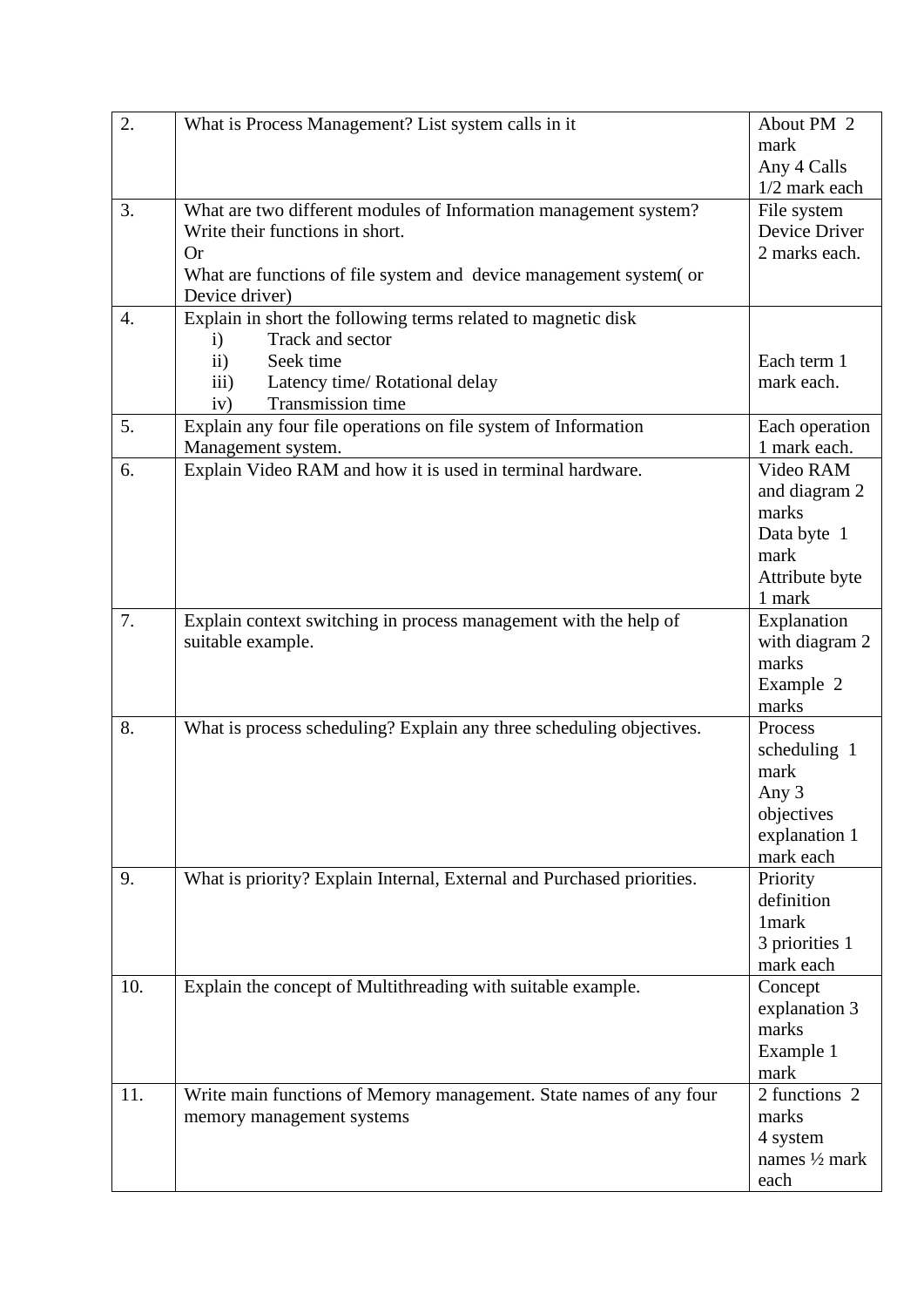| 12. | What is partitioning of memory? Explain fixed and variable partitioning in   | Partitioning                |
|-----|------------------------------------------------------------------------------|-----------------------------|
|     | memory management.                                                           | meaning 1                   |
|     |                                                                              | mark                        |
|     |                                                                              | Fixed and                   |
|     |                                                                              | variable                    |
|     |                                                                              | partitioning 1              |
|     |                                                                              | 1/2 marks each.             |
| 13. | Write various steps involved in the allocation of partition in case of fixed | All correct                 |
|     | partitioned memory management.                                               | steps 3 marks               |
|     |                                                                              | Diagram 1                   |
|     |                                                                              | mark                        |
| 14. | Explain in detail segmentation in memory management system. Give             | <b>Explanation 3</b>        |
|     | suitable example.                                                            | marks                       |
|     |                                                                              | Example 1                   |
|     |                                                                              | mark                        |
| 15. | Explain the following terms related to virtual memory management             |                             |
|     | Locality of reference<br>$\mathbf{i}$                                        |                             |
|     | Page replacement policy<br>$\rm ii)$                                         | 1 mark                      |
|     | Working set<br>$\overline{iii}$                                              | 1 mark                      |
|     | Page fault<br>iv)                                                            | 1 mark                      |
|     |                                                                              | 1 mark                      |
| 16. | Explain security aspect of operating system. And explain three main          | Security 1                  |
|     | elements of security.                                                        | mark                        |
|     |                                                                              | 3 elements 1                |
|     |                                                                              | mark each.                  |
| 17. | Explain in short any four ways in which a system can be attacked in          | Any four ways               |
|     | computing environment.                                                       | 1 mark each                 |
| 18. | Explain any four methods by which computer virus can infect the              | Four methods                |
|     | programs.                                                                    | with                        |
|     |                                                                              | explanation 1               |
|     |                                                                              | mark each                   |
| 19. | Differentiate between computer virus and worm.                               | Any four                    |
|     |                                                                              | points 1 mark               |
|     |                                                                              | each                        |
| 20. | List essential components of GUI. Explain in brief any three components.     | List of 5                   |
|     |                                                                              | components 1                |
|     |                                                                              | mark                        |
|     |                                                                              | Explanation                 |
|     |                                                                              | with diagram 1              |
|     |                                                                              | mark each(one               |
|     |                                                                              | diagram with 3              |
|     |                                                                              | components is<br>considered |
|     |                                                                              |                             |
| 21. |                                                                              | correct.)                   |
|     | Explain following controls of GUI.<br>Push button<br>$\mathbf{i}$            | 1 mark                      |
|     | $\mathbf{ii}$<br>Radio button                                                | 1 mark                      |
|     | Check button<br>$\overline{iii}$                                             | 1 mark                      |
|     | Box control<br>iv)                                                           | 2 box controls              |
|     |                                                                              | $\frac{1}{2}$ mark each     |
|     |                                                                              |                             |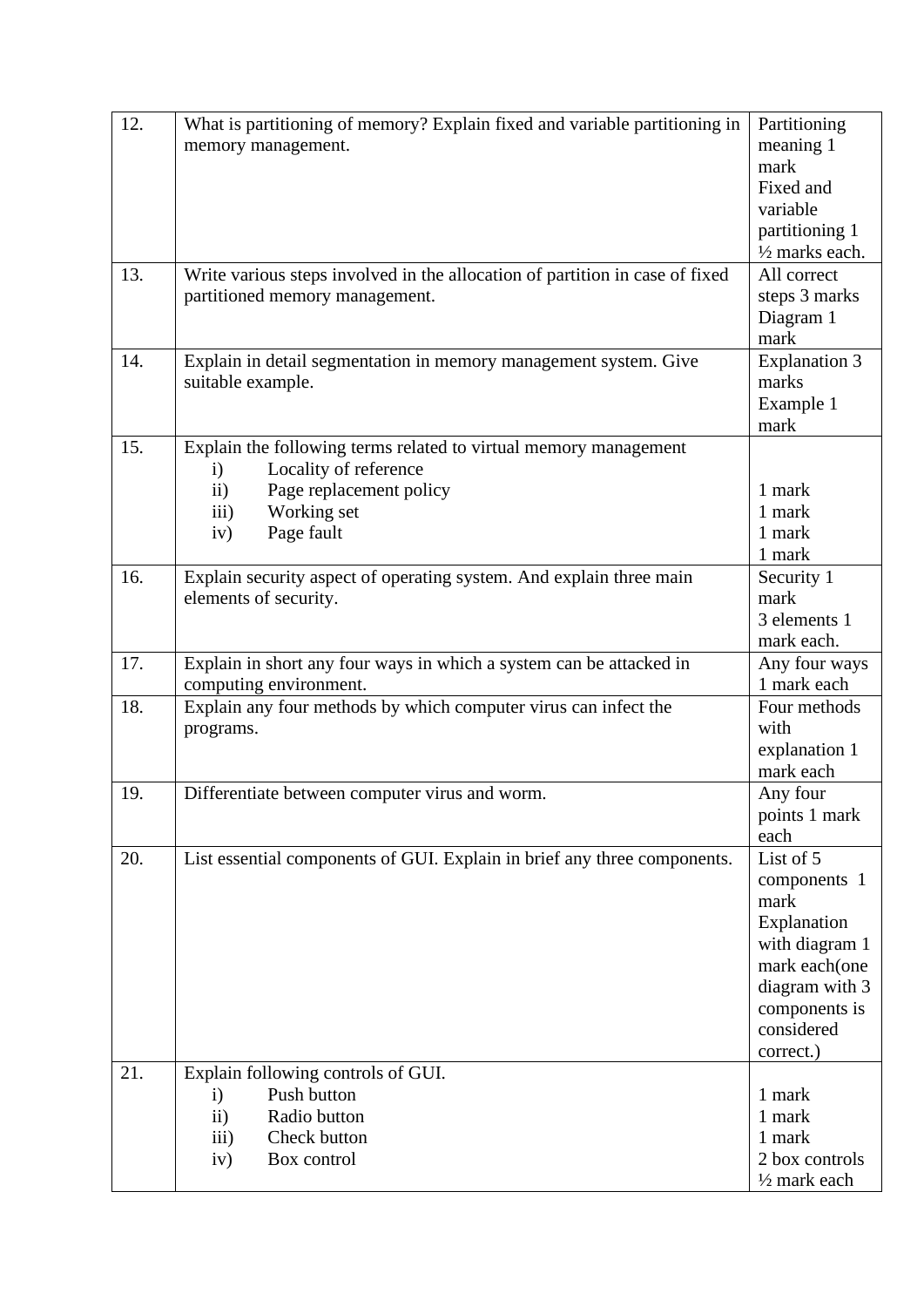| 22. | In terms of GUI, what is window? Explain in short various operations | Explanation    |
|-----|----------------------------------------------------------------------|----------------|
|     | performed on a window.                                               | for window     |
|     |                                                                      | with diagram 1 |
|     |                                                                      | mark           |
|     |                                                                      | 3 operations 1 |
|     |                                                                      | mark each.     |

#### **CHAPTER 2 - DATA STRUCTURE**

| <b>Question</b> | <b>Question</b>                                                                    | <b>Marking Scheme</b>             |  |  |  |
|-----------------|------------------------------------------------------------------------------------|-----------------------------------|--|--|--|
| NO.             |                                                                                    |                                   |  |  |  |
|                 | <b>MCQ</b>                                                                         |                                   |  |  |  |
| $\mathbf{1}$    | is the $Non - linear data structure.$                                              |                                   |  |  |  |
|                 | i) Linked List                                                                     | 1 Mark for correct<br>alternative |  |  |  |
|                 | ii) Array                                                                          |                                   |  |  |  |
|                 | iii) Tree                                                                          |                                   |  |  |  |
|                 | iv) Stack                                                                          |                                   |  |  |  |
| $\overline{2}$  | Maximum number of nodes of symmetric binary tree with depth $n$<br>$is$ $\qquad$ . | 1 Mark for correct                |  |  |  |
|                 | $i)$ n                                                                             | alternative                       |  |  |  |
|                 | ii) log n                                                                          |                                   |  |  |  |
|                 | iii) $n^2$                                                                         |                                   |  |  |  |
|                 | iv) $2^{n-1}$                                                                      |                                   |  |  |  |
| 3               | Maximum number of nodes of symmetric binary tree with depth 6                      |                                   |  |  |  |
|                 | $is$ $\qquad$ .                                                                    | 1 Mark for correct                |  |  |  |
|                 | $i)$ 64<br>ii) $63$                                                                | alternative                       |  |  |  |
|                 | iii) 6                                                                             |                                   |  |  |  |
|                 | $iv)$ 31                                                                           |                                   |  |  |  |
| $\overline{4}$  | The number of comparisons required for bubble sorting of an array                  | 1 mark for correct                |  |  |  |
|                 | of n elements are ________.                                                        | alternative                       |  |  |  |
|                 | i) $n(n-1)/2$                                                                      |                                   |  |  |  |
|                 | ii) $n/2$                                                                          |                                   |  |  |  |
|                 | iii) log <sub>2</sub> n<br>iv) $log_{10} n$                                        |                                   |  |  |  |
| 5               | data structure, an element can be inserted or deleted only                         | 1 mark for correct                |  |  |  |
|                 | at one end called top.                                                             | alternative                       |  |  |  |
|                 | i) Tree                                                                            |                                   |  |  |  |
|                 | ii) Stack                                                                          |                                   |  |  |  |
|                 | iii) Queue<br>iv) Array                                                            |                                   |  |  |  |
| 6               | The stack is called as ________ type of data structure.                            | 1 mark for correct                |  |  |  |
|                 | i) LIFO                                                                            | alternative                       |  |  |  |
|                 | ii) FIFO                                                                           |                                   |  |  |  |
|                 | iii) SIFO<br>iv) FISO                                                              |                                   |  |  |  |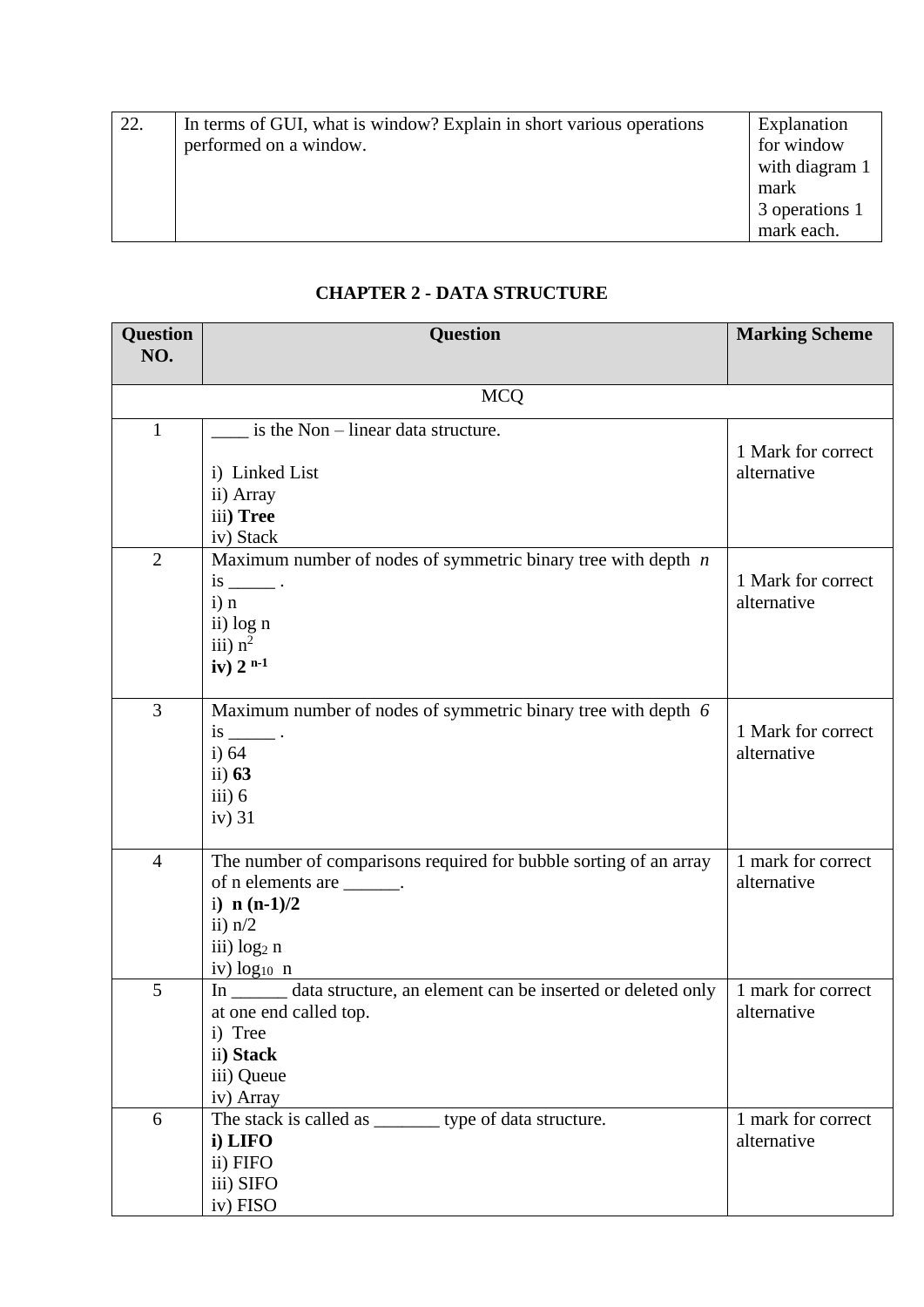| 7            | The stack is called as __________ type of data structure.<br>i) LIFO<br>ii) FIFO<br>iii) SIFO<br>iv) FISO                                                     | 1 Mark for correct<br>alternative                                                                               |
|--------------|---------------------------------------------------------------------------------------------------------------------------------------------------------------|-----------------------------------------------------------------------------------------------------------------|
| 8            | The Queue is called as ___________ type of data structure.<br>i) LIFO<br>ii) FIFO<br>iii) QIFO<br>iv) QISO                                                    | 1 Mark for correct<br>alternative                                                                               |
| 9            | In a linked list, the link part contains _________.<br>i) Data of the next node<br>ii) Address of the last node<br>iii) Address of the next node<br>iv) Array | 1 Mark for correct<br>alternative                                                                               |
| 10           | The most efficient search algorithm is $\frac{1}{\sqrt{2\pi}}$ .<br>i) Linear<br>ii) Binary<br>iii) Pointer<br>iv) Bubble                                     | 1 mark for correct<br>alternative                                                                               |
|              | <b>3 Marks Questions</b>                                                                                                                                      |                                                                                                                 |
| $\mathbf{1}$ | What is an array? How it is represented in memory?                                                                                                            | $Array - 1 mark$<br>Memory<br>Representation $-2$<br>marks                                                      |
| $\mathbf{2}$ | What is a record? How it is represented in memory using array?                                                                                                | $Record -$<br>$\mathbf{1}$<br>mark<br>Memory<br>representation<br>using array with<br>$example -$<br>2<br>marks |
| 3            | What is a linked list? Draw a labelled diagram of a linked list with<br>at least six nodes.                                                                   | Link list $-$<br>1<br>mark<br>Labelled diagram -<br>2 marks                                                     |
| 4            | What is linked list? State its advantages over array.                                                                                                         | $Link List -$<br>$\blacksquare$<br>mark<br>Any 4 advantages                                                     |
| 5            | How linked lists are represented in memory?                                                                                                                   | 2 marks<br>Memory<br>representation of<br>link list with<br>$diagram -$<br>3<br>marks                           |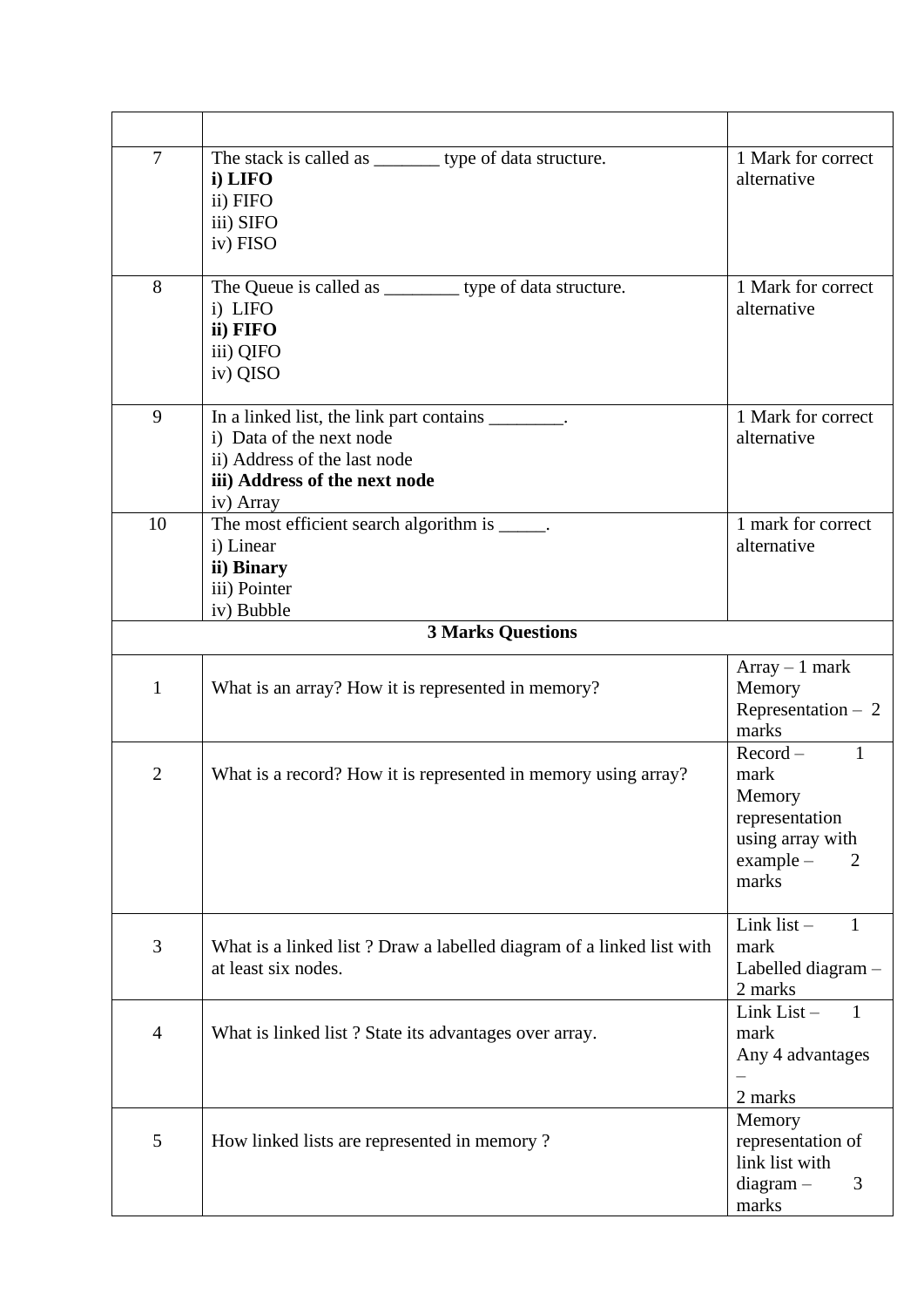| 6              | Explain insertion and deletion of element from linked list with<br>example.                                                    | Insertion-<br>$1\frac{1}{2}$<br>marks<br>Deletion-<br>$1\frac{1}{2}$ marks                       |
|----------------|--------------------------------------------------------------------------------------------------------------------------------|--------------------------------------------------------------------------------------------------|
| $\tau$         | Explain Stack and Queue with suitable example.<br><b>OR</b><br>Explain LIFO and FIFO systems with suitable example             | Stack / LIFO<br>$1\frac{1}{2}$<br>marks<br>Queue / FIFO<br>$1\frac{1}{2}$ marks                  |
| 8              | Explain the following terms related with tree.<br>a) Level Of Tree b) Depth / Height c) Degree                                 | Each Term - 1<br>mark                                                                            |
| 9              | What is a binary tree? With suitable example show the relationship<br>between the total number of nodes and depth of the tree. | Binary tree<br>$definition -$<br>1<br>mark<br>Relationship with<br>$diagram - 2 marks$           |
|                | <b>4 Marks Questions</b>                                                                                                       |                                                                                                  |
| $\mathbf{1}$   | What is inserting? Explain insertion of an element in an array with<br>algorithm and example.                                  | $Inserting -$<br>$\mathbf{1}$<br>marks<br>Algorithm with<br>example -<br>$\overline{2}$<br>marks |
| $\overline{2}$ | What is deleting ? Explain deletion of an element in an array with<br>algorithm and example.                                   | Deletion -<br>1<br>marks<br>Algorithm with<br>example -<br>$\overline{2}$<br>marks               |
| 3              | Explain bubble sort algorithm with suitable example.                                                                           | Algorithm<br>2 marks<br>Example<br>2 marks                                                       |
| $\overline{4}$ | Explain linear search algorithm with suitable example.                                                                         | Algorithm<br>2 marks<br>Example<br>2 marks                                                       |
| 5              | Explain binary search algorithm with suitable example                                                                          | Algorithm<br>2 marks<br>Example<br>2 marks                                                       |
| 6              | What is a tree? Define the terms root, leaf, child, siblings related<br>to tree.                                               | Tree diagram with<br>explanation of<br>$terms - 4 marks$                                         |
| 7              | What is binary tree? Draw a binary tree structure for the following<br>expression.<br>$E = (x + y) / [(p * q) - r]$            | Binary tree $-$<br>$\overline{1}$<br>mark<br><b>Correct Tree</b><br>structure -<br>3 marks       |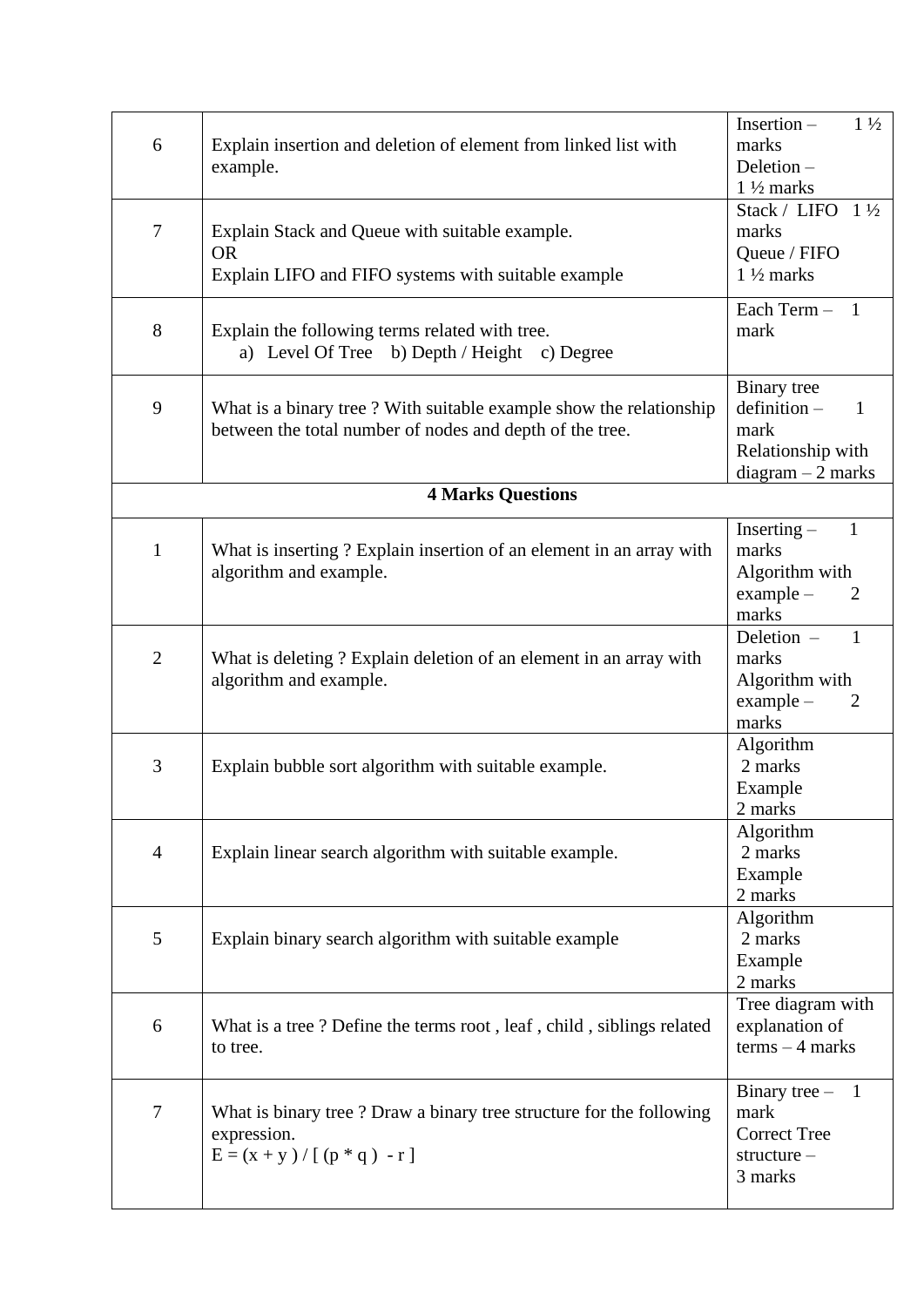| 8  | What is a complete binary tree? Draw a binary tree structure for<br>the following expression.<br>$E = (2a + b)/(a + b)^2$      | <b>Complete Binary</b><br>tree $-1$ mark<br><b>Correct Tree</b><br>$structure -$<br>3 marks |
|----|--------------------------------------------------------------------------------------------------------------------------------|---------------------------------------------------------------------------------------------|
| 9  | What is extended binary tree? Draw a binary tree structure for the<br>following expression.<br>$E = ( (p - q) + (m + n) ) / p$ | <b>Extended Binary</b><br>tree $-1$ mark<br><b>Correct Tree</b><br>$structure -$<br>3 marks |
| 10 | What is binary search tree? Draw a binary tree structure for the<br>following expression.<br>$P = ((a+2b)^2 - c/d)$            | Binary search tree<br>1 mark<br><b>Correct Tree</b><br>$structure -$<br>3 marks             |

#### **CHAPTER 3 – C++**

| MCQ - 1 Mark     |                                                                        |                                   |
|------------------|------------------------------------------------------------------------|-----------------------------------|
| Q.<br>No.        | <b>Question</b>                                                        | <b>Marking Scheme.</b>            |
| 1.               | is not a derived data type in $C_{++}$ .                               | 1 mark for correct<br>alternative |
|                  | <b>Functions</b><br>i.                                                 |                                   |
|                  | ii. Array                                                              |                                   |
|                  | iii. Pointer                                                           |                                   |
|                  | iv. Class                                                              |                                   |
| 2.               | is not the feature of Object Oriented programming.                     | 1 mark for correct                |
|                  | i. Polymorphism                                                        | alternative                       |
|                  | Data abstraction<br>ii.                                                |                                   |
|                  | iii. Operator Overloading                                              |                                   |
|                  | iv. Top down approach.                                                 |                                   |
| 3.               | If all the visibility labels are missing, then by default members of a | 1 mark for correct                |
|                  | class are.                                                             | alternative                       |
|                  | Public<br>i.                                                           |                                   |
|                  | ii. Private                                                            |                                   |
|                  | iii. Protected                                                         |                                   |
|                  | iv. Void                                                               |                                   |
| $\overline{4}$ . |                                                                        | 1 mark for correct                |
|                  | $<<$<br>$\mathbf{1}$ .                                                 | alternative                       |
|                  | <b>ii.</b><br>$\gt$                                                    |                                   |
|                  | iii.<br>$++$                                                           |                                   |
|                  | iv.<br>&&                                                              |                                   |
| 5.               | In $C_{++}$ , _____________________ operator cannot be overloaded.     | 1 mark for correct                |
|                  | $i. +$                                                                 | alternative                       |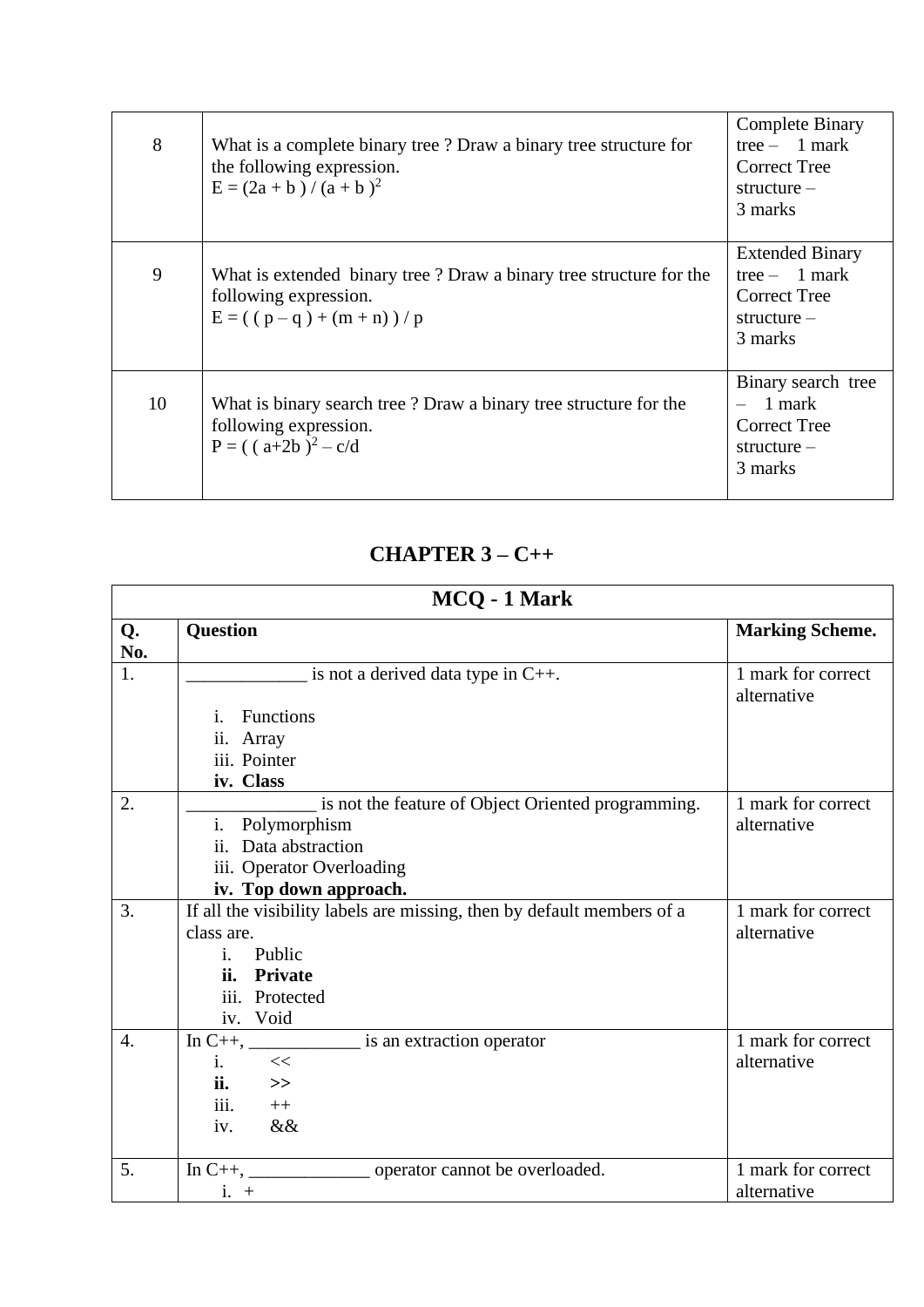|     | ii.<br>$\ast$                                                            |                    |
|-----|--------------------------------------------------------------------------|--------------------|
|     | iii. ::                                                                  |                    |
|     | iv. $\sqrt{ }$                                                           |                    |
|     |                                                                          |                    |
| 6.  | To access the data members of one class in another class we must use     | 1 mark for correct |
|     | between the two classes.                                                 | alternative        |
|     | <b>Friend function</b><br>i.                                             |                    |
|     | Inline function<br>11.                                                   |                    |
|     | iii.<br>Operator function                                                |                    |
|     | Constructor function.<br>iv.                                             |                    |
| 7.  | is not a keyword in $C++$                                                | 1 mark for correct |
|     | i.<br>main                                                               | alternative        |
|     | void<br>ii.                                                              |                    |
|     | iii.<br>int                                                              |                    |
|     | iv.<br>case                                                              |                    |
|     |                                                                          |                    |
| 7.  | When a class is made ___________, it takes all the necessary care to see | 1 mark for correct |
|     | that only one copy of that class is inherited in the derived class.      | alternative        |
|     | Abstract<br>i.                                                           |                    |
|     | Base<br>ii.                                                              |                    |
|     | Derived<br>iii.                                                          |                    |
|     | iv. Virtual                                                              |                    |
| 8.  | is not a floating data type in $C++$                                     | 1 mark for correct |
|     |                                                                          | alternative        |
|     | float<br>i.                                                              |                    |
|     | ii. double                                                               |                    |
|     | iii. none of the above                                                   |                    |
|     | iv. both i and ii.                                                       |                    |
|     |                                                                          |                    |
| 10. | In public derivation, protected members remain _____________ in the      | 1 mark for correct |
|     | derived class.                                                           | alternative        |
|     | i. public                                                                |                    |
|     | protected<br>îi.                                                         |                    |
|     | iii. private                                                             |                    |
|     | iv. Not-inherited.                                                       |                    |
|     |                                                                          |                    |
| 11. | is not an inheritance in $C++$                                           | 1 mark for correct |
|     | Multiple<br>i.                                                           | alternative        |
|     | ii.<br>Multilevel                                                        |                    |
|     | iii. Hybrid                                                              |                    |
|     | iv. Virtual                                                              |                    |
|     |                                                                          |                    |
| 12. | is not a part of polymorphism in C++                                     | 1 mark for correct |
|     | i.<br>Operator overloading                                               | alternative        |
|     | ii.<br>Function overloading                                              |                    |
|     | Virtual function<br>iii.                                                 |                    |
|     | iv. Inheritance                                                          |                    |
|     |                                                                          |                    |
| 13. | Early or static binding in $C++$ is supported by ______                  | 1 mark for correct |
|     | Operator overloading<br>i.                                               | alternative        |
|     | ii.<br>Function overloading                                              |                    |
|     |                                                                          |                    |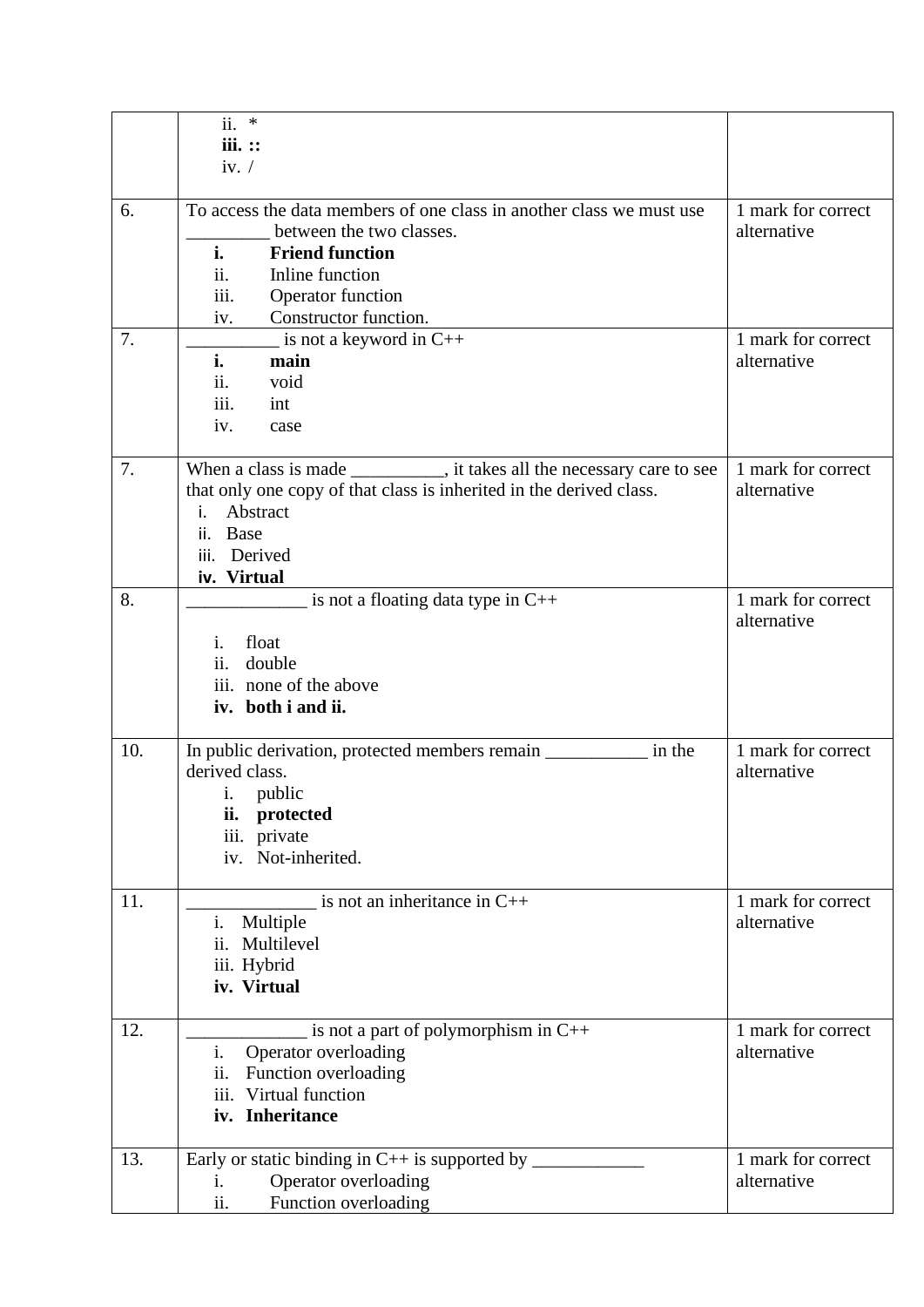|     | iii.                   | Both i and ii                                                           |                    |  |
|-----|------------------------|-------------------------------------------------------------------------|--------------------|--|
|     | iv.                    | None of the above.                                                      |                    |  |
| 14. |                        | is an exit control loop.                                                | 1 mark for correct |  |
|     | i.                     | While                                                                   | alternative        |  |
|     | ii.                    | Do While                                                                |                    |  |
|     | iii.                   | For                                                                     |                    |  |
|     | iv.                    | If                                                                      |                    |  |
|     |                        |                                                                         |                    |  |
| 15. |                        | is used to give an additional task to an already                        | 1 mark for correct |  |
|     | existing operator.     |                                                                         | alternative        |  |
|     | i.                     | <b>Constructor function</b>                                             |                    |  |
|     | ii.                    | <b>Operator function</b>                                                |                    |  |
|     | iii.                   | Default constructor                                                     |                    |  |
|     | iv.                    | Parameterized constructor.                                              |                    |  |
|     |                        |                                                                         |                    |  |
|     |                        |                                                                         |                    |  |
| 16. |                        | is not built in data type in $C_{++}$ .                                 | 1 mark for correct |  |
|     | i.                     | int                                                                     | alternative        |  |
|     | ii.<br>iii.            | void                                                                    |                    |  |
|     |                        | class<br>double                                                         |                    |  |
| 17. | iv.                    | _ is not a visibility label                                             | 1 mark for correct |  |
|     | $\mathbf{i}$ .         | public                                                                  | alternative        |  |
|     | ii.                    | private                                                                 |                    |  |
|     | iii.                   | protected                                                               |                    |  |
|     | iv.                    | virtual                                                                 |                    |  |
| 18. |                        |                                                                         | 1 mark for correct |  |
|     | i.                     | 1 Byte                                                                  | alternative        |  |
|     | ii.                    | 2 Byte                                                                  |                    |  |
|     | iii.                   | 4 Byte                                                                  |                    |  |
|     | iv.                    | 8 Byte                                                                  |                    |  |
| 19. |                        | When we want read data from a file, we must open the file in            | 1 mark for correct |  |
|     |                        | mode.                                                                   | alternative        |  |
|     | i.                     | output                                                                  |                    |  |
|     | ii.                    | input                                                                   |                    |  |
|     | iii.                   | trunc.                                                                  |                    |  |
|     | iv.                    | append.                                                                 |                    |  |
| 20. |                        | is not an operator in $C++$                                             | 1 mark for correct |  |
|     |                        |                                                                         | alternative        |  |
|     | i.                     | sizeof                                                                  |                    |  |
|     | ii.                    | new                                                                     |                    |  |
|     | iii.                   | delete                                                                  |                    |  |
|     | iv.                    | <b>MOD</b>                                                              |                    |  |
| 21. |                        | In C++, $(*)$ ptr)++ $\frac{1}{\text{implies}}$ (where ptr is a pointer | 1 mark for correct |  |
|     | $\mathcal{E}$          |                                                                         | alternative        |  |
|     | i.                     | Content of memory location are incremented by one                       |                    |  |
|     | ii.<br>iii.            | Memory location in incremented by one.<br>None of the above             |                    |  |
|     |                        | Both i and ii.                                                          |                    |  |
|     | iv.                    |                                                                         |                    |  |
|     | <b>3 Mark Question</b> |                                                                         |                    |  |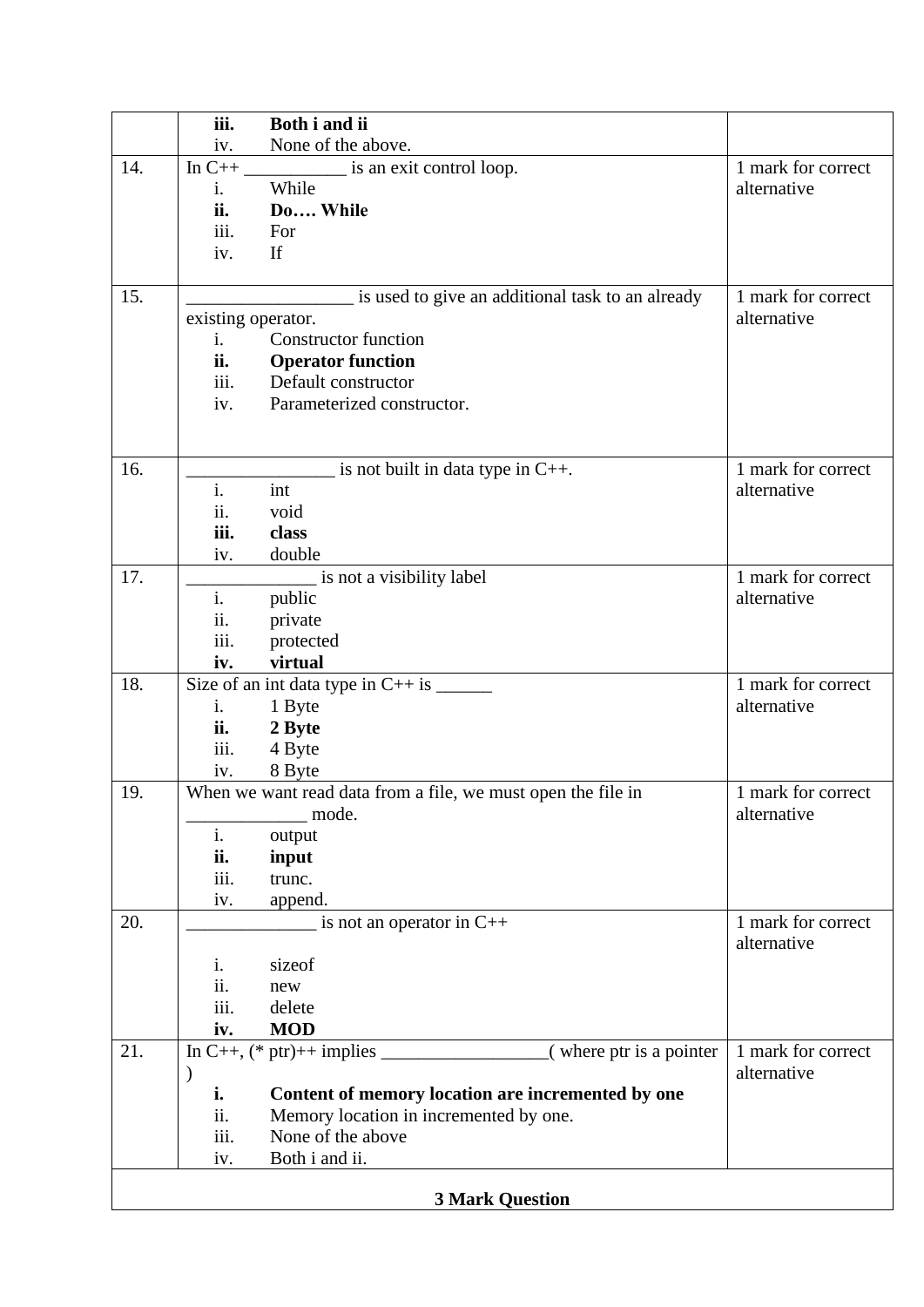| Q.          | <b>Question</b>                                                                           | <b>Marking Scheme.</b>                                                                                                   |
|-------------|-------------------------------------------------------------------------------------------|--------------------------------------------------------------------------------------------------------------------------|
| No.         |                                                                                           |                                                                                                                          |
| $\mathbf 1$ | Draw a chart diagram showing the different data types in $C_{++}$ .                       | Proper Chart                                                                                                             |
| 2.          | Write a short note on                                                                     |                                                                                                                          |
|             | Insertion operator                                                                        | 1 Mark                                                                                                                   |
|             | <b>Extraction operator</b>                                                                | 1 Mark                                                                                                                   |
|             | Scope resolution Operator                                                                 | 1 Mark                                                                                                                   |
|             |                                                                                           |                                                                                                                          |
| 3.          | Write a short note on inline functions in $C_{++}$ .                                      | Correct explanation<br>3 marks                                                                                           |
| 4.          | Explain default arguments with suitable example.                                          | Correct explanation<br>3 marks                                                                                           |
| 5.          | What are arrays in $C++$ ? Explain with example.                                          | Explanation, syntax<br>and example of<br>array.                                                                          |
| 6.          | What are pointers? Give different advantages of pointers.                                 | Pointer<br><b>Explanation 1</b><br>mark, and<br>advantages 2<br>marks.                                                   |
| 7.          | Write a short note on<br>1. Call by value<br>2. Call by reference                         | Explanation<br>Of call by value 1<br>Mark, call by<br>reference using<br>pointers and<br>reference variables<br>2 Marks. |
| 8.          | Explain with example what are classes? Give general form of class<br>declaration.         | class explanation<br>with syntax and<br>example.<br>General form<br>required 3 marks.                                    |
| 9.          | Write a short note on friend function. Give characteristics of friend<br>function.        | 1 Mark<br>$\frac{1}{2}$ marks for 2<br>characteristics                                                                   |
| 10.         | Write any six rules of virtual functions.                                                 | Any six rules $\frac{1}{2}$<br>mark each.                                                                                |
| 11.         | Explain input and output streams in $C_{++}$ .                                            | Explain<br>input/output stream<br>2 marks and<br>diagram 1 mark.                                                         |
| 12.         | Write a short note on following classes<br>1. ifstream<br>ofstream<br>2.<br>3.<br>fstream | 1 mark for each<br>class                                                                                                 |
| 13.         | Write a short note on following classes                                                   | 1 mark for each                                                                                                          |
|             | filebuf<br>1.                                                                             | class                                                                                                                    |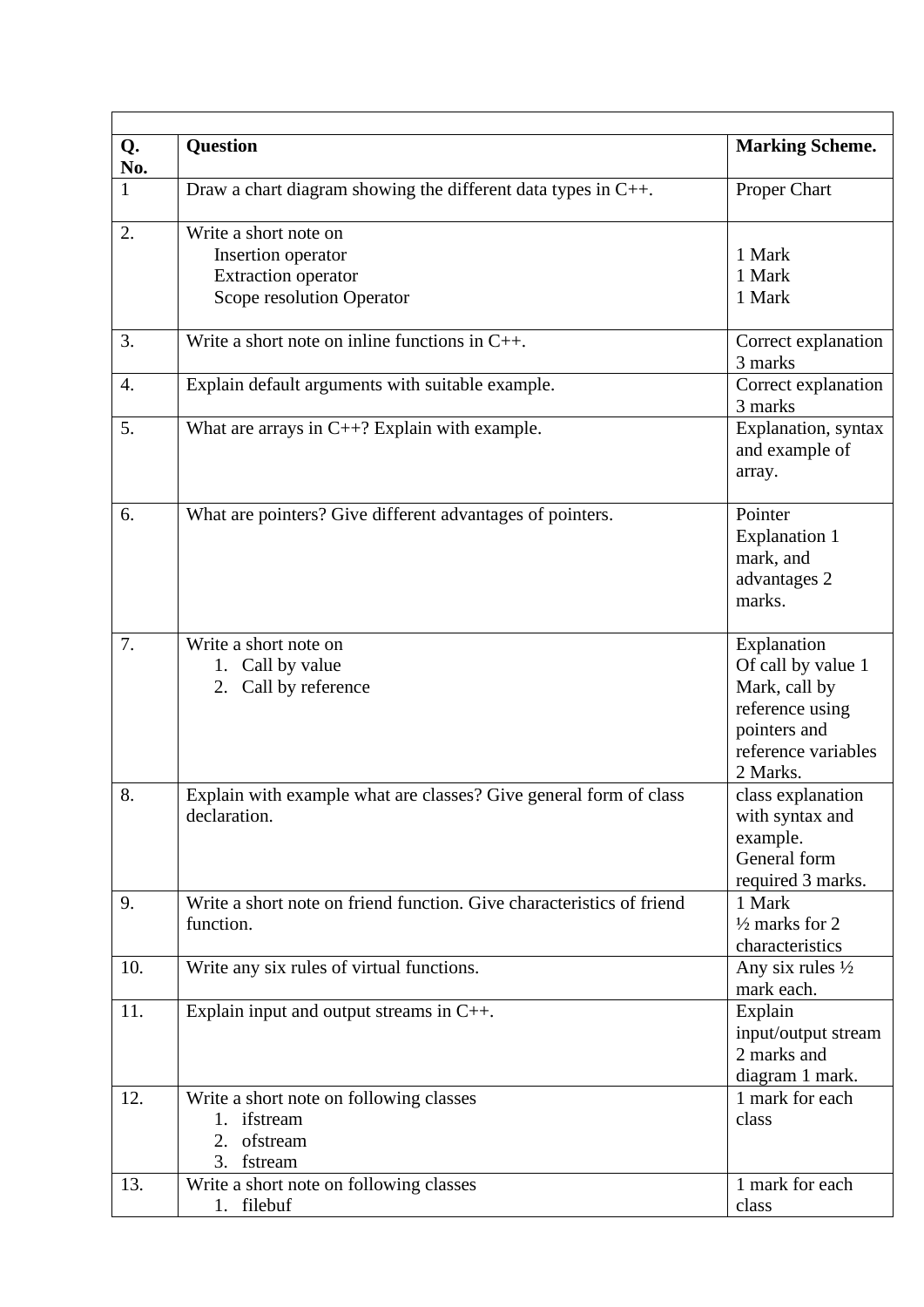|           | fstreambase<br>2.                                                        |                                        |
|-----------|--------------------------------------------------------------------------|----------------------------------------|
|           | 3. fstream                                                               |                                        |
| 14.       | What is function overloading? Give suitable example for function         | Definition and                         |
|           | overloading.                                                             | example required.                      |
| 15.       | With a suitable example explain array of objects in $C_{++}$ .           | Example and                            |
|           |                                                                          | explanation.                           |
|           | <b>4 Marks Question</b>                                                  |                                        |
| Q.<br>No. | <b>Question</b>                                                          | <b>Marking Scheme.</b>                 |
| 1.        | What are constructors? Give characteristics of constructor.              | Constructor with                       |
|           |                                                                          | syntax.                                |
|           |                                                                          | Characteristics                        |
|           |                                                                          | 1/2 marks each                         |
| 2.        | What is inheritance in $C++$ ? With a suitable diagram explain different | <b>Inheritance 1 Mark</b>              |
|           | types of inheritances in $C_{++}$ .                                      | Types <sup>1</sup> / <sub>2</sub> mark |
| 3.        | What is polymorphism in $C++$ ? Explain different types of               | Polymorphism                           |
|           | polymorphism in C++.                                                     | 1 Mark                                 |
|           |                                                                          | 2 Types $1\frac{1}{2}$ Mark            |
| 4.        | What is operator overloading? Explain with a suitable example.           | Operator function                      |
|           |                                                                          | explanation, syntax                    |
|           |                                                                          | and example                            |
| 5.        | What are different rules of Operator Overloading.                        | $\frac{1}{2}$ marks for each           |
|           |                                                                          | rule                                   |
| 6.        | Write a short note on memory management operator.                        | 2 Marks for new                        |
|           |                                                                          | 2 Marks for delete.                    |
| 7.        | Explain any four, control structure in C++.                              | Any four                               |
|           |                                                                          | if, if else. while, do                 |
|           |                                                                          | while, switch, for.                    |
| 8.        | With a suitable example explain how we can write a function inside a     | Inside class                           |
|           | class and outside a class.                                               | function                               |
|           |                                                                          | Outside with scope                     |
|           |                                                                          | resolution op                          |
| 9.        | Write a short note on static data members and static member functions.   | 2 marks each for                       |
|           |                                                                          | proper explanation                     |
| 10.       | Explain with example parametrized and default constructors.              | Examples of both.                      |
| 11.       | Write a short note on type conversion in $C++$ . Explain any one with an | Three types and                        |
|           | example.                                                                 | any one                                |
|           |                                                                          | Example.                               |
| 12.       | List different file modes available in $C_{++}$ .                        | Any eight modes                        |
| 13.       | Write a short note on                                                    |                                        |
|           | 1. $seekp()$                                                             | <b>Proper Explanation</b>              |
|           | 2. $seekg()$                                                             |                                        |
|           | 3. $telly()$                                                             |                                        |
|           | 4. tellg $()$                                                            |                                        |
| 14.       | <b>Explain following functions</b>                                       | Proper Explanation                     |
|           | 1. $put()$                                                               |                                        |
|           | 2. $get()$                                                               |                                        |
|           | 3. write $()$                                                            |                                        |
|           | 4. $read()$                                                              |                                        |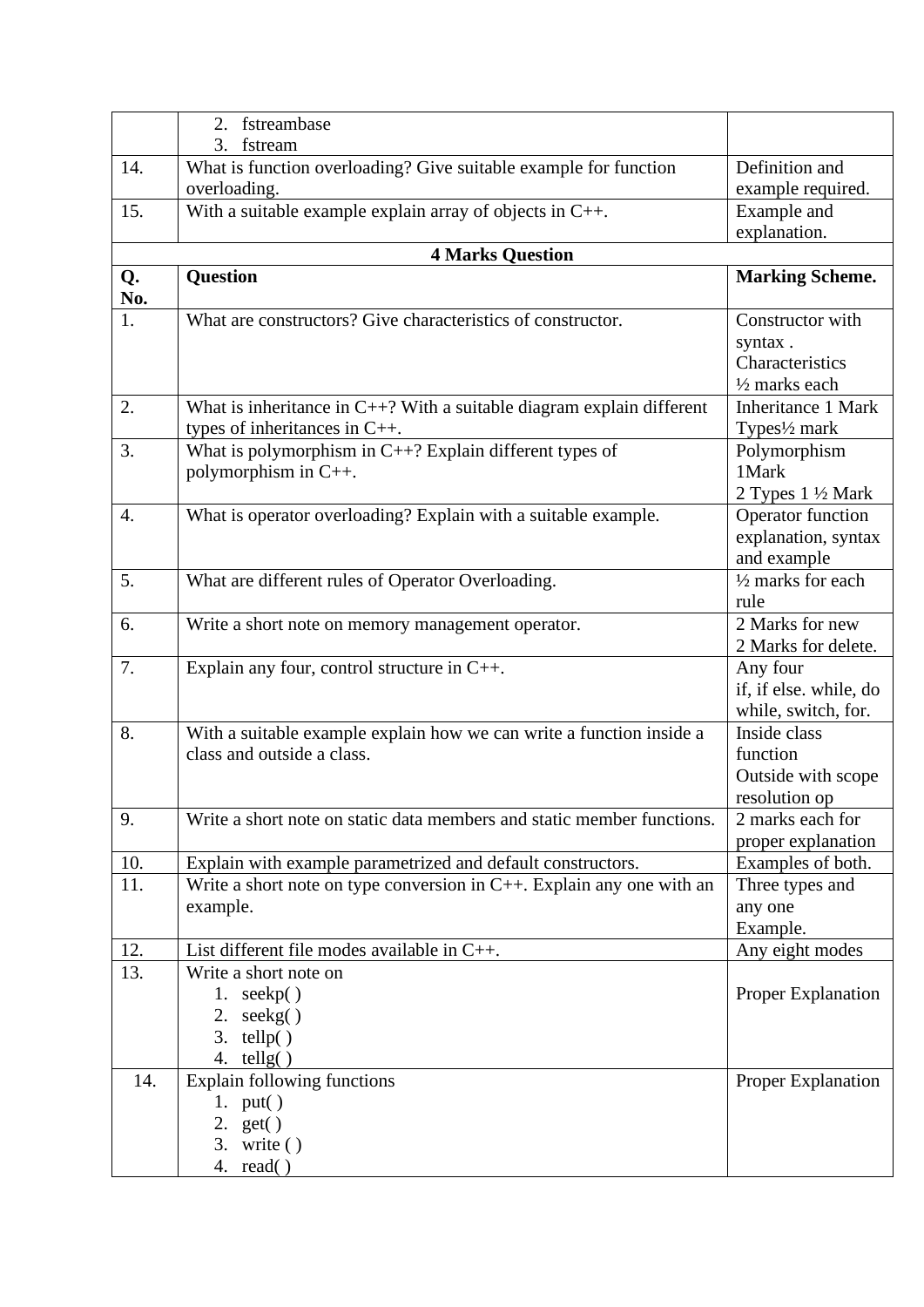| 15. | Explain the following operators in $C_{++}$ .             | Proper list and |
|-----|-----------------------------------------------------------|-----------------|
|     | 1. Arithmetic operator                                    | explanation.    |
|     | 2. Relational operator                                    |                 |
|     | 3. Assignment operator                                    |                 |
|     | 4. Conditional operator                                   |                 |
| 16  | Write a short note on following string functions in $C++$ |                 |
|     | strlen()                                                  |                 |
|     | 2. strcat $()$                                            |                 |
|     | 3.<br>strcmp $()$                                         |                 |
|     | strtrunc $()$<br>4.                                       |                 |
|     |                                                           |                 |

#### **5 Marks Programs**

| Q.<br>No. | <b>Question</b>                                                                                                                 | <b>Marking Scheme.</b>                              |
|-----------|---------------------------------------------------------------------------------------------------------------------------------|-----------------------------------------------------|
| 1.        | Write a program in $C_{++}$ , to find max of two numbers using if else<br>control structure                                     | Program with<br>proper logic and<br>correct syntax. |
| 2.        | Write a program in $C_{++}$ , to find maximum and minimum of two<br>numbers using conditional operator.                         | Program with<br>proper logic and<br>correct syntax. |
| 3         | Write a program in $C_{++}$ , to find if the given year is leap year or not<br>using if else control structure                  | Program with<br>proper logic and<br>correct syntax. |
| 4.        | Write a program in $C_{++}$ , to find factorial of a given number using for<br>loop.                                            | Program with<br>proper logic and<br>correct syntax. |
| 5.        | Write a program in $C_{++}$ , to print the sum of first 100 natural numbers<br>using for control structure                      | Program with<br>proper logic and<br>correct syntax. |
| 6.        | Write a program in $C_{++}$ , to print first 15 terms of Fibonacci series                                                       | Program with<br>proper logic and<br>correct syntax. |
| 7.        | Write a program in $C_{++}$ , to read array of 10 elements and print its sum.                                                   | Program with<br>proper logic and<br>correct syntax. |
| 8.        | Write a program in $C_{++}$ , to find factorial of a given number using<br>function<br>void fact (int);                         | Program with<br>proper logic and<br>correct syntax. |
| 9.        | Write an Object Oriented Program in C++, to implement inventory<br>class to calculate total price of number of items purchased. | Program with<br>proper logic and<br>correct syntax. |
| 10.       | Write an Object Oriented Program in C++, to find the GCD of two<br>given numbers                                                | Program with<br>proper logic and<br>correct syntax. |
| 11.       | Implement a class fact, to find the factorial of a given number.                                                                | Program with<br>proper logic and<br>correct syntax. |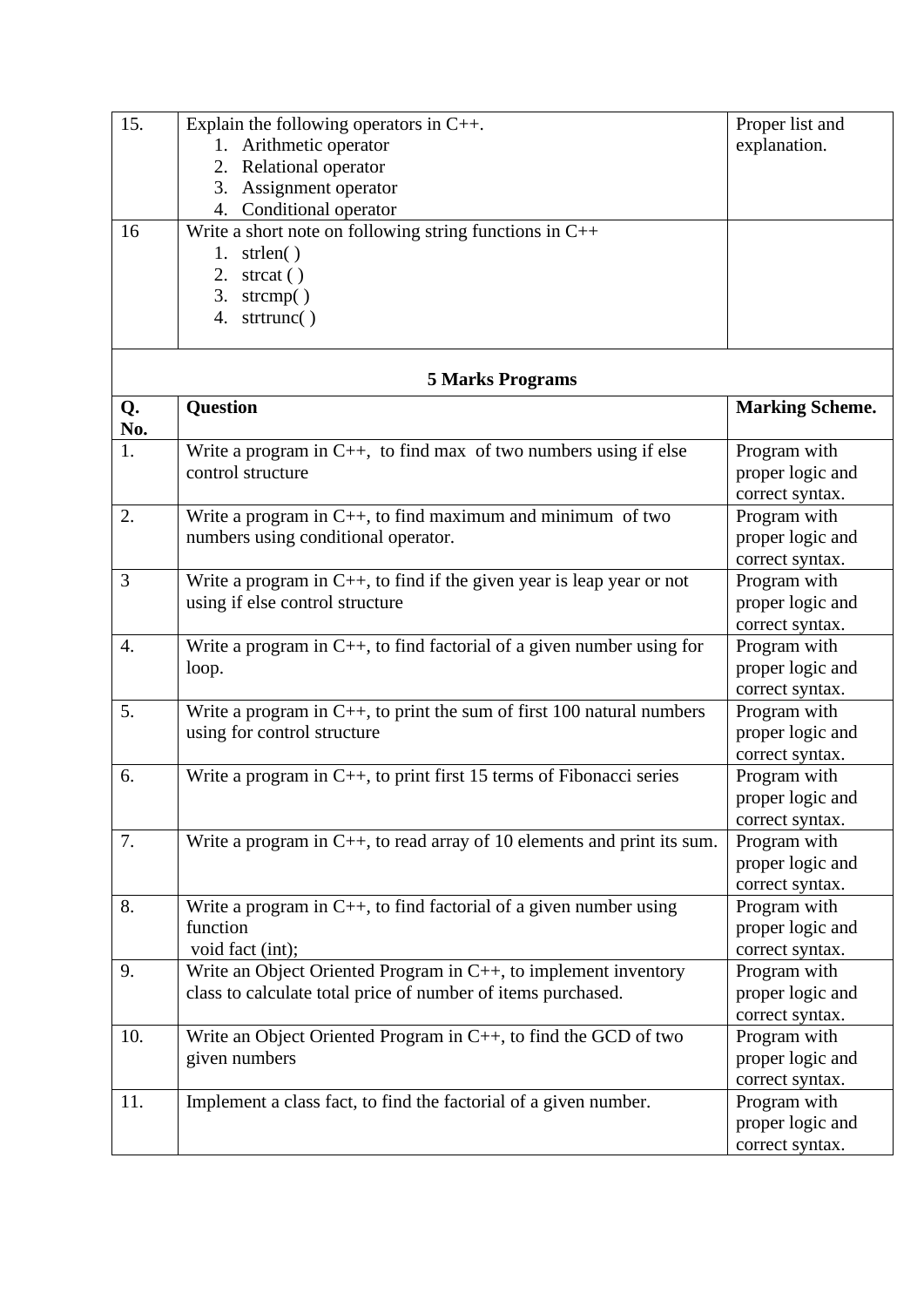| 12. | Write an Object Oriented Program in C++, to implement circle class to<br>find area and circumference of a circle using functions void area(),<br>void circum(). | Program with<br>proper logic and<br>correct syntax. |
|-----|-----------------------------------------------------------------------------------------------------------------------------------------------------------------|-----------------------------------------------------|
| 13. | Write a program in $C++$ to find the no of occurrences of character 'a'<br>in the given string.                                                                 | Program with<br>proper logic and<br>correct syntax. |
| 14. | Write a Program in C++, to reverse a given string.                                                                                                              | Program with<br>proper logic and<br>correct syntax. |
| 15. | Implement class temperature to convert degree Fahrenheit (F) to<br>degree Celsius (C).<br>Using formulae $C = (F - 32/9) * 5$ .                                 | Program with<br>proper logic and<br>correct syntax. |
| 16. | Write a program in $C_{++}$ , to find the largest number in an array of 10<br>integers.                                                                         | Program with<br>proper logic and<br>correct syntax. |
| 17. | Write a program in $C_{++}$ , to check if the given number is a prime<br>number.                                                                                | Program with<br>proper logic and<br>correct syntax. |
| 18. | Write a program in C++, to calculate $x^y$ , using the function<br>void power (int, int);                                                                       | Program with<br>proper logic and<br>correct syntax. |
| 19. | Write a program in $C_{++}$ , to count the number of words in a line of text.                                                                                   | Program with<br>proper logic and<br>correct syntax. |
| 20. | Write a program in $C_{++}$ , to swap two integers using function<br>void swap (int $\&$ , int $\&$ );                                                          | Program with<br>proper logic and<br>correct syntax. |

## **CHAPTER 4 - HTML**

| Quest          | Question                                                 | <b>Marking Scheme</b> |
|----------------|----------------------------------------------------------|-----------------------|
| ion            |                                                          |                       |
| NO.            |                                                          |                       |
|                | <b>MCQ</b>                                               |                       |
| 1              | attribute of IMG tag is used to insert image on the web  | 1 mark for correct    |
|                | page.                                                    | alternative           |
|                | $i)$ <alt></alt>                                         |                       |
|                | ii) < SRC                                                |                       |
|                | $iii)$ < $HREF$                                          |                       |
|                | $iv)$ < URL >                                            |                       |
| $\overline{2}$ | To insert a line break in HTML code _______ tag is used. | 1 mark for correct    |
|                | $i)$ < HR >                                              | alternative           |
|                | $\langle$ ii) <cb></cb>                                  |                       |
|                | iii) < <b>BR</b>                                         |                       |
|                | $iv$ $\langle TT \rangle$                                |                       |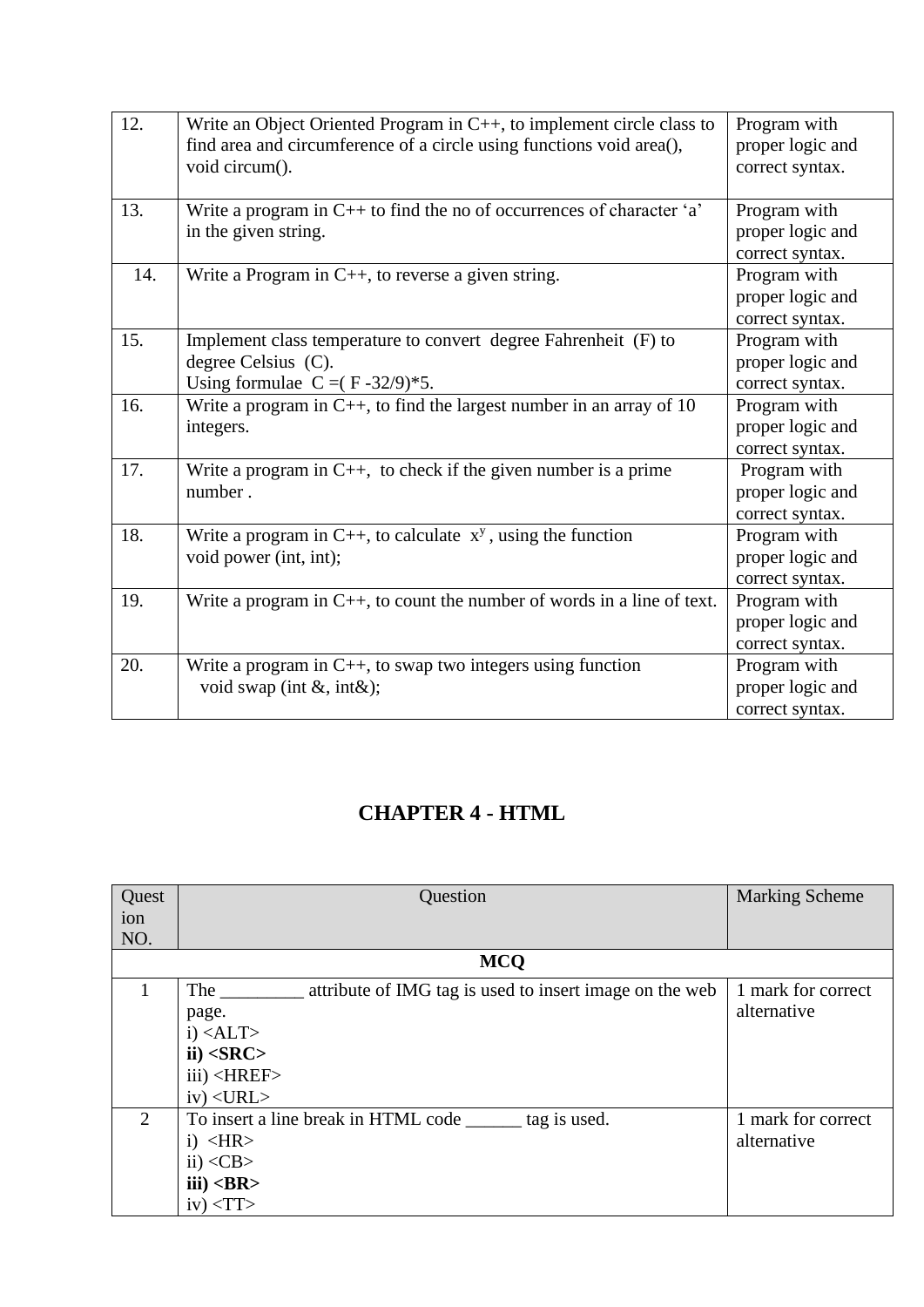| $\overline{3}$ | To display definition list on web page ______ tag is used.               | 1 mark for correct |
|----------------|--------------------------------------------------------------------------|--------------------|
|                | $i)$ < OL >                                                              | alternative        |
|                | $ii)$ <li></li>                                                          |                    |
|                | $iii)$ <ul<math>&gt;</ul<math>                                           |                    |
|                | iv > <b>DL</b>                                                           |                    |
| $\overline{4}$ | The long form of HTLM is _________.                                      | 1 mark for correct |
|                | i) Hypertext Markup Language                                             | alternative        |
|                | ii) Hypertext Marking Language                                           |                    |
|                | iii) Higher Text Markup Language                                         |                    |
|                | iv) High Text Mostly Language                                            |                    |
| 5              | To merge columns of a table _______ attribute of TABLE tag is used.      | 1 mark for correct |
|                | i) <rowspan></rowspan>                                                   | alternative        |
|                | ii) <mergecol></mergecol>                                                |                    |
|                | iii) <colsapn></colsapn>                                                 |                    |
|                | iv) <mcol></mcol>                                                        |                    |
| 6              | To merge rows of a table ______ attribute of TABLE tag is used.          | 1 mark for correct |
|                | i) <rowspan></rowspan>                                                   | alternative        |
|                | ii) <mergerows></mergerows>                                              |                    |
|                | iii) <colsapn></colsapn>                                                 |                    |
|                | $iv)$ <mrow></mrow>                                                      |                    |
| $\overline{7}$ | <a>tag has attribute ______ which defines the URL of the document to</a> | 1 mark for correct |
|                | be linked.                                                               | alternative        |
|                | i) SRC                                                                   |                    |
|                | ii) HREF                                                                 |                    |
|                | iii) VREF                                                                |                    |
|                | iv) REF                                                                  |                    |
|                |                                                                          |                    |
|                |                                                                          |                    |
| 8              | To scroll the text _______ tag is used.                                  | 1 mark for correct |
|                | $i)$ <roll></roll>                                                       | alternative        |
|                | ii) <marquee></marquee>                                                  |                    |
|                | $iii)$ <hr/>                                                             |                    |
|                | $iv)$ <rr></rr>                                                          |                    |
|                |                                                                          |                    |
| 9              | HTML tag is used to insert horizontal rule on Web page.                  | 1 mark for correct |
|                | $i)$ <hr/>                                                               | alternative        |
|                | $ii)$ < RULE >                                                           |                    |
|                | iii) < P>                                                                |                    |
|                | $iv)$ <tr></tr>                                                          |                    |
|                |                                                                          |                    |
| 10             | Border attribute is used in ________ HTML tag.                           | 1 mark for correct |
|                | i) < P>                                                                  | alternative        |
|                | $ii) <$ TABLE>                                                           |                    |
|                | $iii)$ <alt></alt>                                                       |                    |
|                | $iv)$ <title></title>                                                    |                    |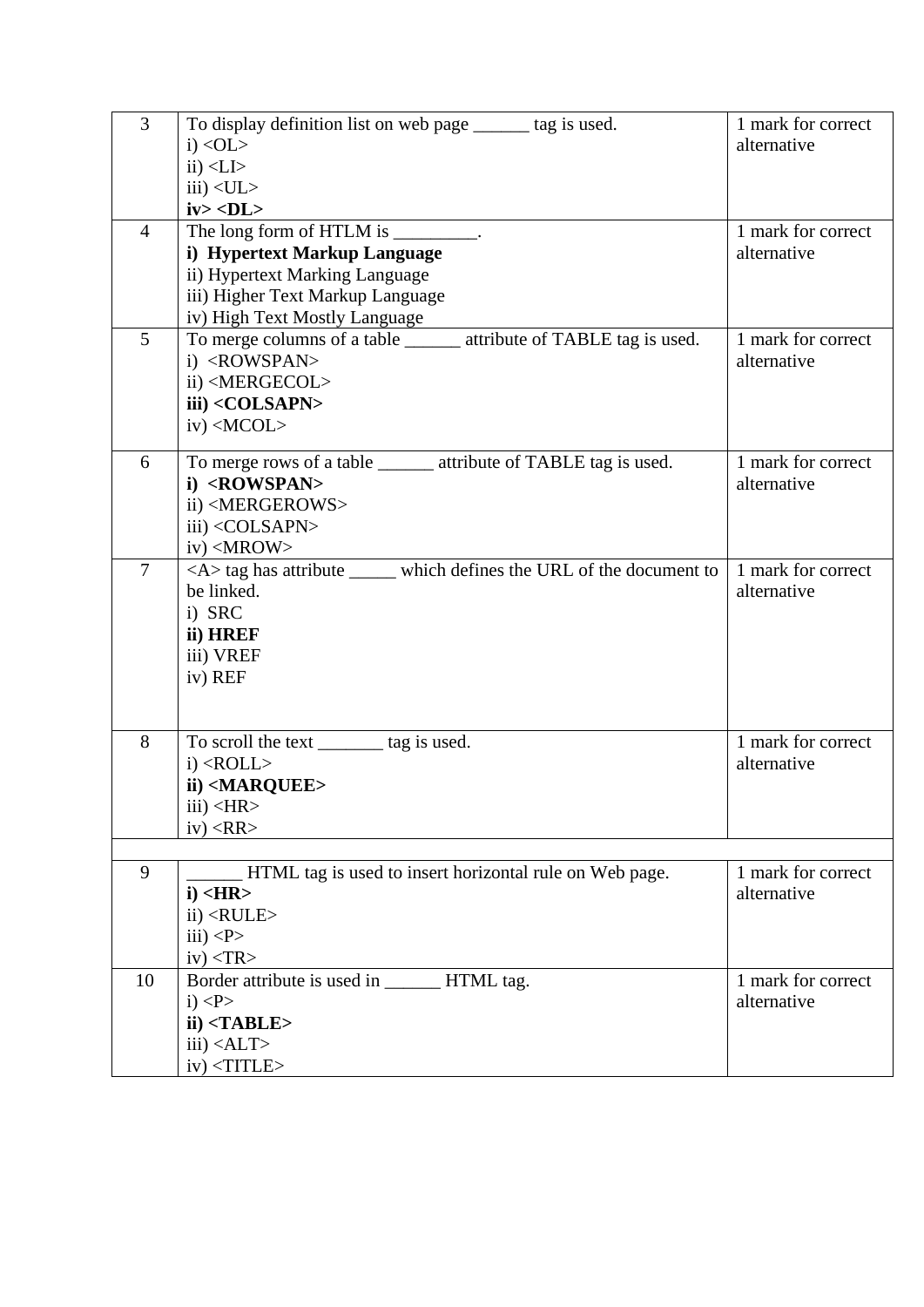| 11<br>12       | attribute of <body> tag is used to place image as background of<br/>Web page.<br/><math>i)</math> <bgimg><br/><math>ii)</math> <img/><br/>iii) <background><br/>iv) <backimg><br/>attribute of <body> tag is used to ser background color of Web<br/>page.<br/><math>i)</math> <bclor>&gt;<br/><math>ii) &lt;</math>COLOR&gt;<br/>iii) <backgroundcolor><br/><math>iv)</math> <bgcolor></bgcolor></backgroundcolor></bclor></body></backimg></background></bgimg></body> | 1 mark for correct<br>alternative<br>1 mark for correct<br>alternative                                                            |
|----------------|--------------------------------------------------------------------------------------------------------------------------------------------------------------------------------------------------------------------------------------------------------------------------------------------------------------------------------------------------------------------------------------------------------------------------------------------------------------------------|-----------------------------------------------------------------------------------------------------------------------------------|
|                | <b>3 Marks Questions</b>                                                                                                                                                                                                                                                                                                                                                                                                                                                 |                                                                                                                                   |
| 1              | Explain in short the general structure of HTML web page.                                                                                                                                                                                                                                                                                                                                                                                                                 | Document<br>structure tags<br>$\langle$ HTML $>$ ,<br>$\langle \text{HEAD} \rangle$ ,<br>$<$ BODY><br>With page payout<br>diagram |
| $\overline{3}$ | Explain the use of following HTLM tags with example.<br>a) $<$ SMALL $>$<br>b) $\langle TT \rangle$<br>c) $<$ STRIKE>                                                                                                                                                                                                                                                                                                                                                    | For each tag Use -<br>$\frac{1}{2}$ mark<br>Example $ \frac{1}{2}$ mark                                                           |
| $\overline{4}$ | Explain the use of following HTLM tags with example.<br>a) $<$ SUB $>$<br>b) $<$ SUP $>$<br>c) $\langle$ PRE>                                                                                                                                                                                                                                                                                                                                                            | For each tag Use -<br>$\frac{1}{2}$ mark<br>Example $ \frac{1}{2}$ mark                                                           |
| 5              | Explain the use of following HTLM tags with example.<br>b) $\langle BR \rangle$<br>a) $\langle P \rangle$<br>c) $\langle HR \rangle$                                                                                                                                                                                                                                                                                                                                     | For each tag Use -<br>$\frac{1}{2}$ mark<br>Example $ \frac{1}{2}$ mark                                                           |
| 6              | Explain the use of following HTLM tags with example.<br>a) $\langle$ STRONG $>$<br>b) $\langle EM \rangle$<br>c) $\langle BIG \rangle$                                                                                                                                                                                                                                                                                                                                   | For each tag Use -<br>$\frac{1}{2}$ mark<br>Example $ \frac{1}{2}$ mark                                                           |
| $\overline{7}$ | Explain the use of following HTLM tags with example.<br>a) $\langle$ FONT $>$<br>b) $\langle M G \rangle$<br>c) $\langle A \rangle$                                                                                                                                                                                                                                                                                                                                      | For each tag Use -<br>$\frac{1}{2}$ mark<br>Example $ \frac{1}{2}$ mark                                                           |
| 8              | Explain the use of following HTLM tags with example.<br>b) $\langle \text{ROWSPAN}\rangle$<br>c) $\langle COLSPAN \rangle$<br>a) $\langle TH \rangle$                                                                                                                                                                                                                                                                                                                    | For each tag Use -<br>$\frac{1}{2}$ mark<br>Example $-$ 1/2 mark                                                                  |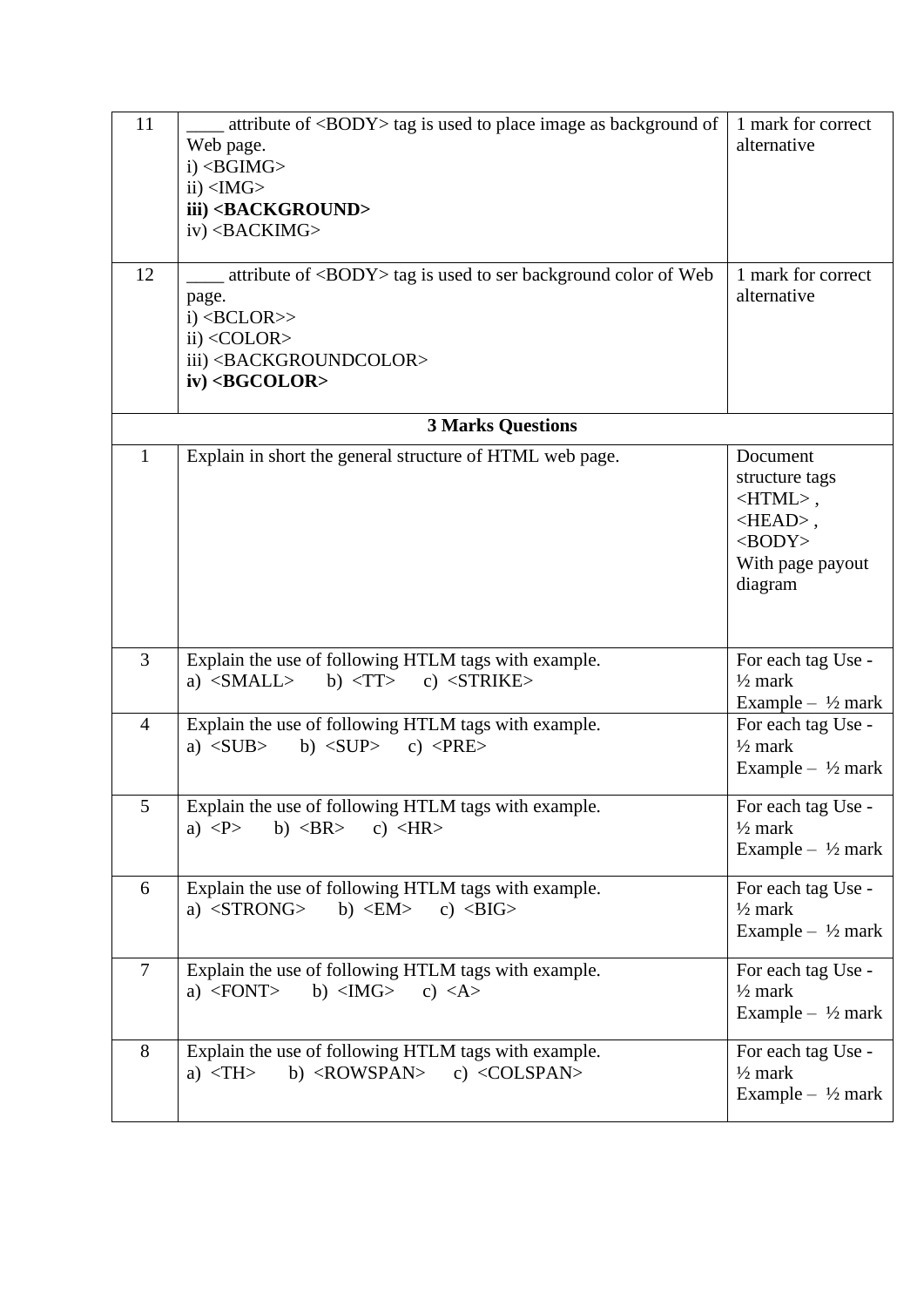| 9                        | Explain the use of $\langle$ OL $>$ tag ?                                                                       | Use of tag -1mark                                                                                   |  |  |
|--------------------------|-----------------------------------------------------------------------------------------------------------------|-----------------------------------------------------------------------------------------------------|--|--|
|                          | <b>Or</b><br>How ordered lists are created in HTML?                                                             | Example HTML<br>$code - 1 mark$<br>Show Output $-1$<br>mark                                         |  |  |
|                          |                                                                                                                 |                                                                                                     |  |  |
| 10                       | Explain the use of $\langle$ UL $>$ tag ?<br><b>Or</b>                                                          | Use of tag -1mark                                                                                   |  |  |
|                          | How unordered lists are created in HTML?                                                                        | <b>Example HTML</b><br>$code - 1 mark$                                                              |  |  |
|                          |                                                                                                                 | Show Output $-1$<br>mark                                                                            |  |  |
|                          |                                                                                                                 |                                                                                                     |  |  |
| 11                       | What are nested lists? How nested lists are created in HTML?                                                    | Nested lists and<br>their creation with<br>example $-3$ marks                                       |  |  |
| 12                       | Explain the use of <rowspan> and <colspan> attributes of<br/><math>&lt;</math>TABLE&gt;tag.</colspan></rowspan> | <rowspan>-<br/><math>1/2</math> marks<br/><colspan>-<br/><math>1/2</math> marks</colspan></rowspan> |  |  |
|                          |                                                                                                                 |                                                                                                     |  |  |
|                          |                                                                                                                 |                                                                                                     |  |  |
| <b>5 Marks Questions</b> |                                                                                                                 |                                                                                                     |  |  |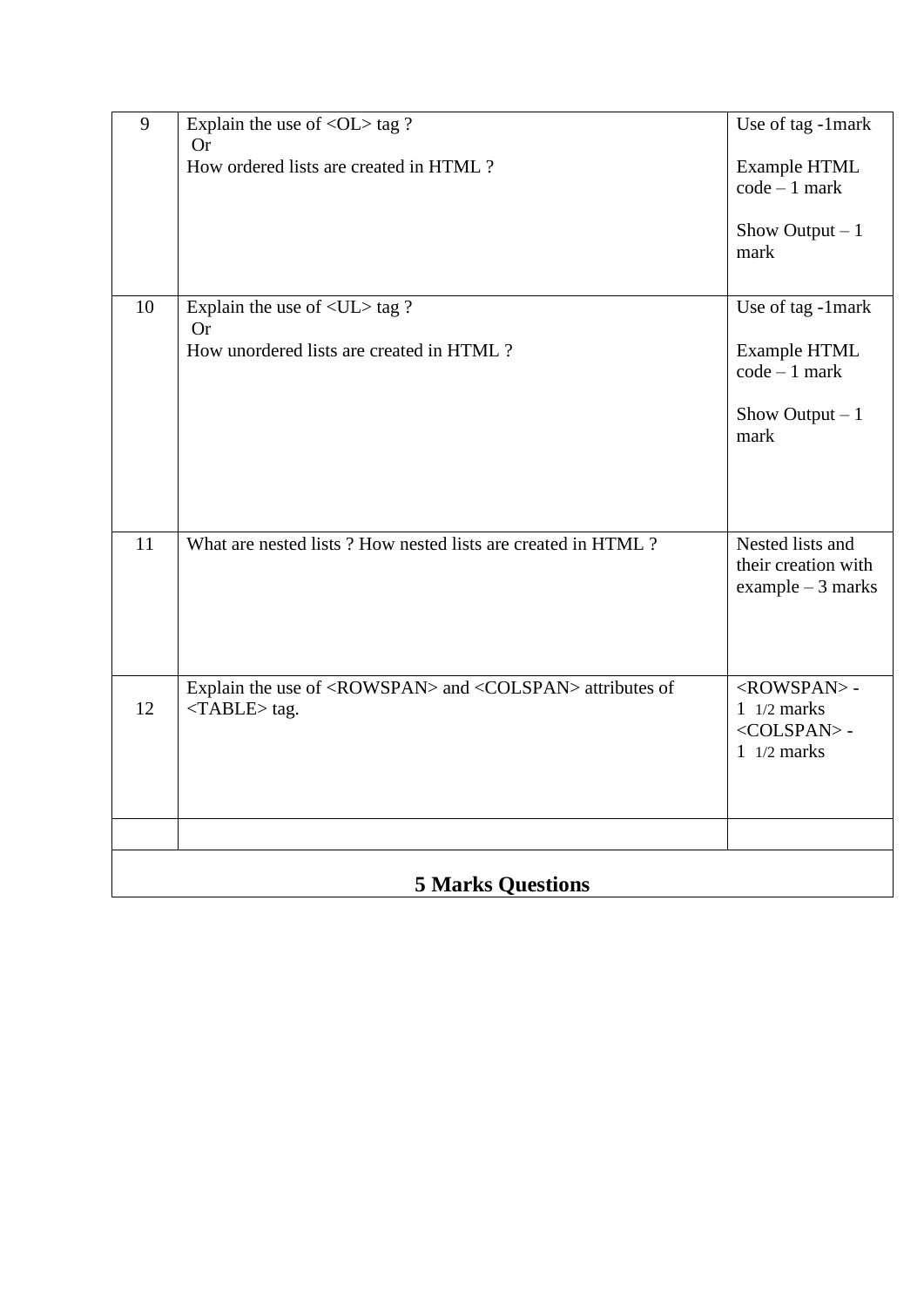| $\mathbf{1}$   | Write output of the following HTML code.                                                                                                                                                                                                                                                                                                                                                                                                                                                                                                                                                                                                                                               | Correct output<br>5 Marks |
|----------------|----------------------------------------------------------------------------------------------------------------------------------------------------------------------------------------------------------------------------------------------------------------------------------------------------------------------------------------------------------------------------------------------------------------------------------------------------------------------------------------------------------------------------------------------------------------------------------------------------------------------------------------------------------------------------------------|---------------------------|
|                | $\langle$ html $>$<br>$<$ body $>$<br>$\langle h2 \rangle$ Programming Languages $\langle h2 \rangle$<br>$\le$ ol type="A"><br><li> Low Level<br/><math>&lt;</math>ul<math>&gt;</math><br/><math>\langle</math>li&gt; Machine Language<br/><math>\langle</math>li&gt; Assembly Language<br/><math>\langle \text{ul} \rangle</math><br/><math>\langle</math>li&gt;High Level<br/><math>&lt;</math>ul<math>&gt;</math><br/><math>\langle</math>li&gt; Procedural Language<br/><li> Object Oriented language<br/><math>\langle \rangle</math>ul<math>&gt;</math><br/><math>&lt;</math>/0<math>\ge</math><br/><math>\langle \text{body}\rangle \langle \text{html}\rangle</math></li></li> |                           |
| $\overline{2}$ | Write the output of the following HTML code.<br>$\langle$ html $>$<br>$<$ body $>$<br>$\langle center \rangle \langle h1 \rangle$ H.S.C. Exam $\langle h1 \rangle \langle center \rangle$<br>$\leq p$ align="center"> $\leq i$ > Subject :- Computer Science<br>$\langle i \rangle$<br><p align="center"> <b> Theory &amp; Practical Exam </b><br/><math>\langle \text{p align} = \text{"center"} \rangle \langle u \rangle</math> 200 Marks <math>\langle u \rangle</math><br/><math>\langle \text{body} \rangle</math><br/><math>\langle</math>html&gt;</p>                                                                                                                          | Correct output<br>5 Marks |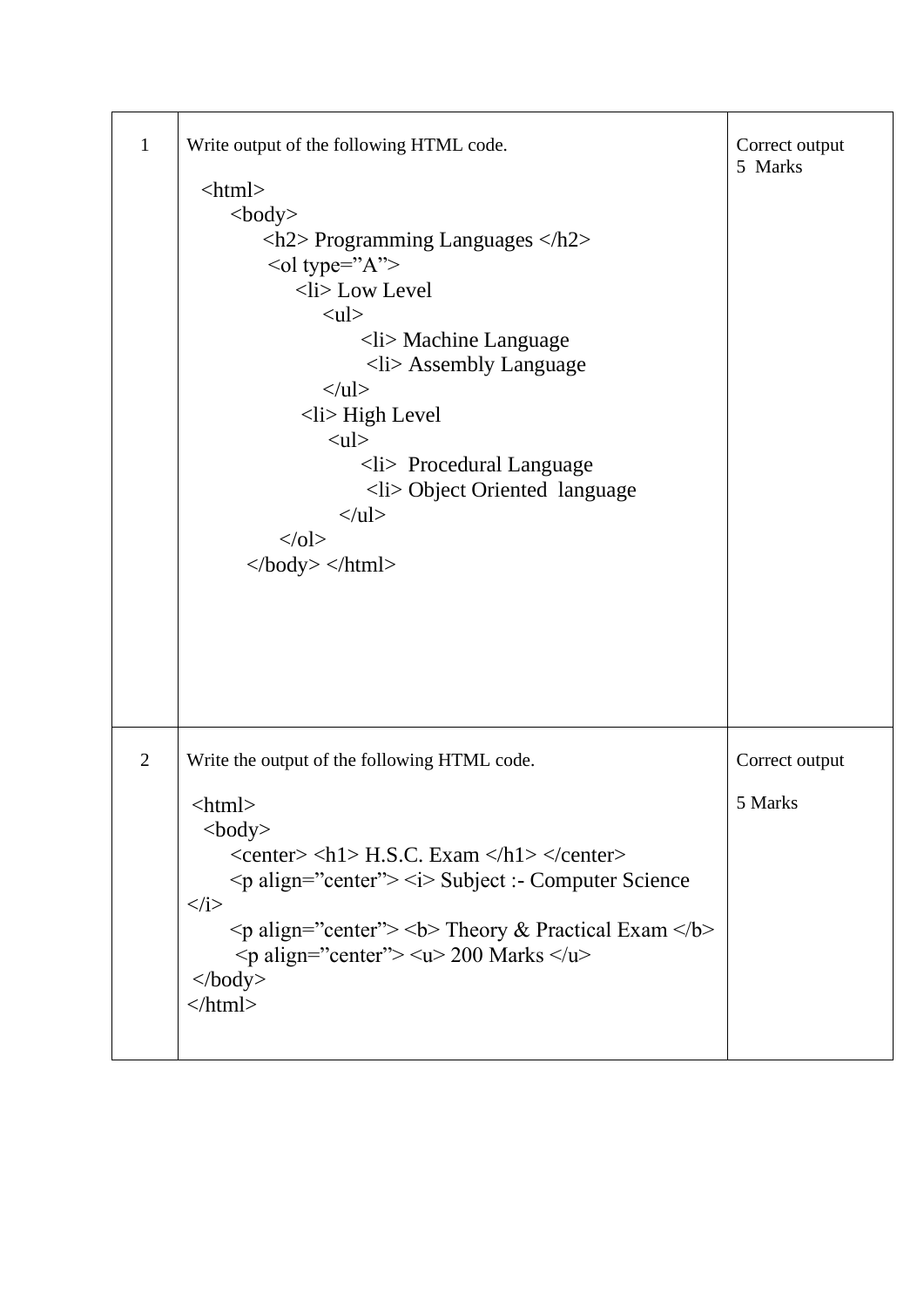| 3              | Write output of the following HTML code.                                                                                                                                                                                                                                                                                                                                                                                                                                                                                                                                                                                                                                                                                                                                                      | Correct output        |
|----------------|-----------------------------------------------------------------------------------------------------------------------------------------------------------------------------------------------------------------------------------------------------------------------------------------------------------------------------------------------------------------------------------------------------------------------------------------------------------------------------------------------------------------------------------------------------------------------------------------------------------------------------------------------------------------------------------------------------------------------------------------------------------------------------------------------|-----------------------|
|                | $\langle$ html $>$<br><head> <title> Computer Shop </title></head><br>$body$<br>$\langle h2 \rangle$ Megastar Company $\langle h2 \rangle$<br><p align="center"> Address : Surya Complex, Delhi<br/><math>\langle h4 \rangle</math> Deals in <math>\langle h4 \rangle</math><br/><math>&lt;</math>ul<math>&gt;</math><br/><math>\langle</math>li&gt; Software<br/><math>\langle</math>li&gt; Hardware<br/><math>\langle</math>li&gt; Peripherals<br/><math>\langle \text{ul} \rangle</math><br/><math>\langle \text{body} \rangle</math><br/><math>\langle</math>html&gt;</p>                                                                                                                                                                                                                 | 5 Marks               |
| $\overline{4}$ | Write the output of the following HTML code.                                                                                                                                                                                                                                                                                                                                                                                                                                                                                                                                                                                                                                                                                                                                                  | <b>Correct Output</b> |
|                | $\langle$ html $>$<br>$<$ body $>$<br><table border="2"><br/><math>&lt;</math>tr<math>&gt;</math><br/><math>\leq</math>td colspan="2"&gt; <math>\leq</math>h2&gt;H.S.C. Exams <math>\leq</math>h2&gt;<math>\leq</math>td&gt;<br/><math>\langle tr \rangle</math><br/><math>&lt;</math>tr<math>&gt;</math><br/><math>&lt;</math>td<math>&gt;</math> <math>&lt;</math>u<math>&gt;</math> Paper 1 <math>&lt;</math>/u<math>&gt;</math><br/><math>&lt;</math>td<math>&gt;</math><math>&lt;</math>u<math>&gt;</math> Paper 2<math>&lt;</math>/u<math>&gt;</math><br/><math>\langle tr \rangle</math><br/><math>&lt;</math>tr<math>&gt;</math><br/><math>&lt;</math>td<math>&gt; 50</math> Marks<br/><math>&lt;</math>td<math>&gt; 50</math> Marks<br/><math>\langle tr \rangle</math><br/></table> | 5 Marks               |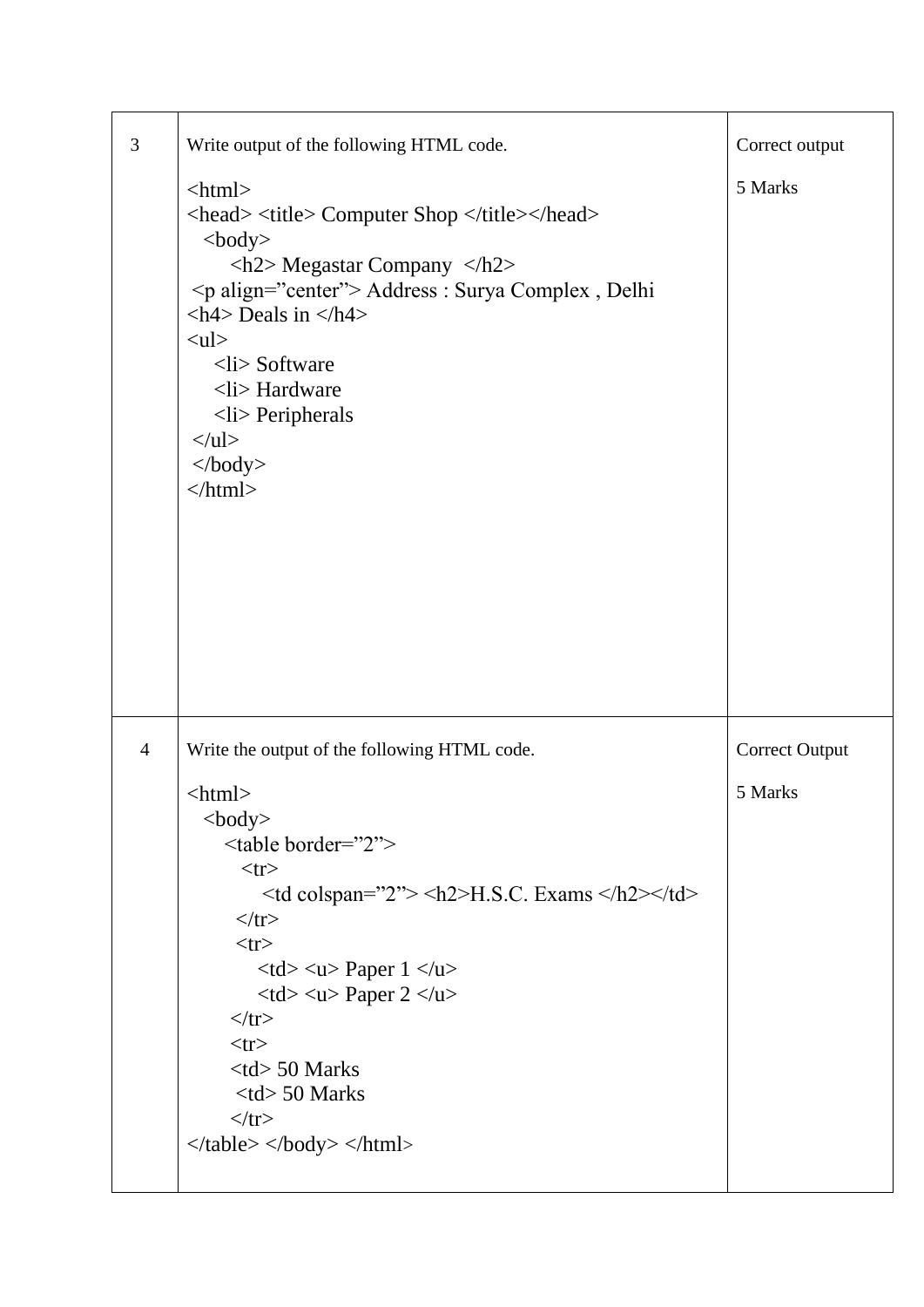| 5              | Write HTML code to obtain the following output.                                | Correct HTML<br>Code        |                   |         |  |
|----------------|--------------------------------------------------------------------------------|-----------------------------|-------------------|---------|--|
|                | Data types in C++                                                              | 5 Marks                     |                   |         |  |
|                |                                                                                |                             |                   |         |  |
| 6              | Write HTML code to obtain the following output.                                | <b>Correct HTML</b><br>Code |                   |         |  |
|                | <b>State</b>                                                                   | State Animal                | <b>State Bird</b> | 5 Marks |  |
|                | Maharastra                                                                     | Shekru                      | Harial            |         |  |
|                | Karnataka                                                                      | Elephant                    | Indian Roller     |         |  |
|                | Gujrat                                                                         | Lion<br>Greater Flemingo    |                   |         |  |
| $\overline{7}$ | <b>Correct HTML</b><br>Write HTML code to obtain the following output.<br>Code |                             |                   |         |  |
|                |                                                                                | 5 Marks                     |                   |         |  |
|                | Number of Seats<br>Fees (per anum)<br>Courses                                  |                             |                   |         |  |
|                | <b>B.Sc. Computer Science</b>                                                  | 150<br>40,000 Rs/-          |                   |         |  |
|                | <b>BCA</b>                                                                     | 120                         | 38000 Rs /-       |         |  |
|                |                                                                                |                             |                   |         |  |